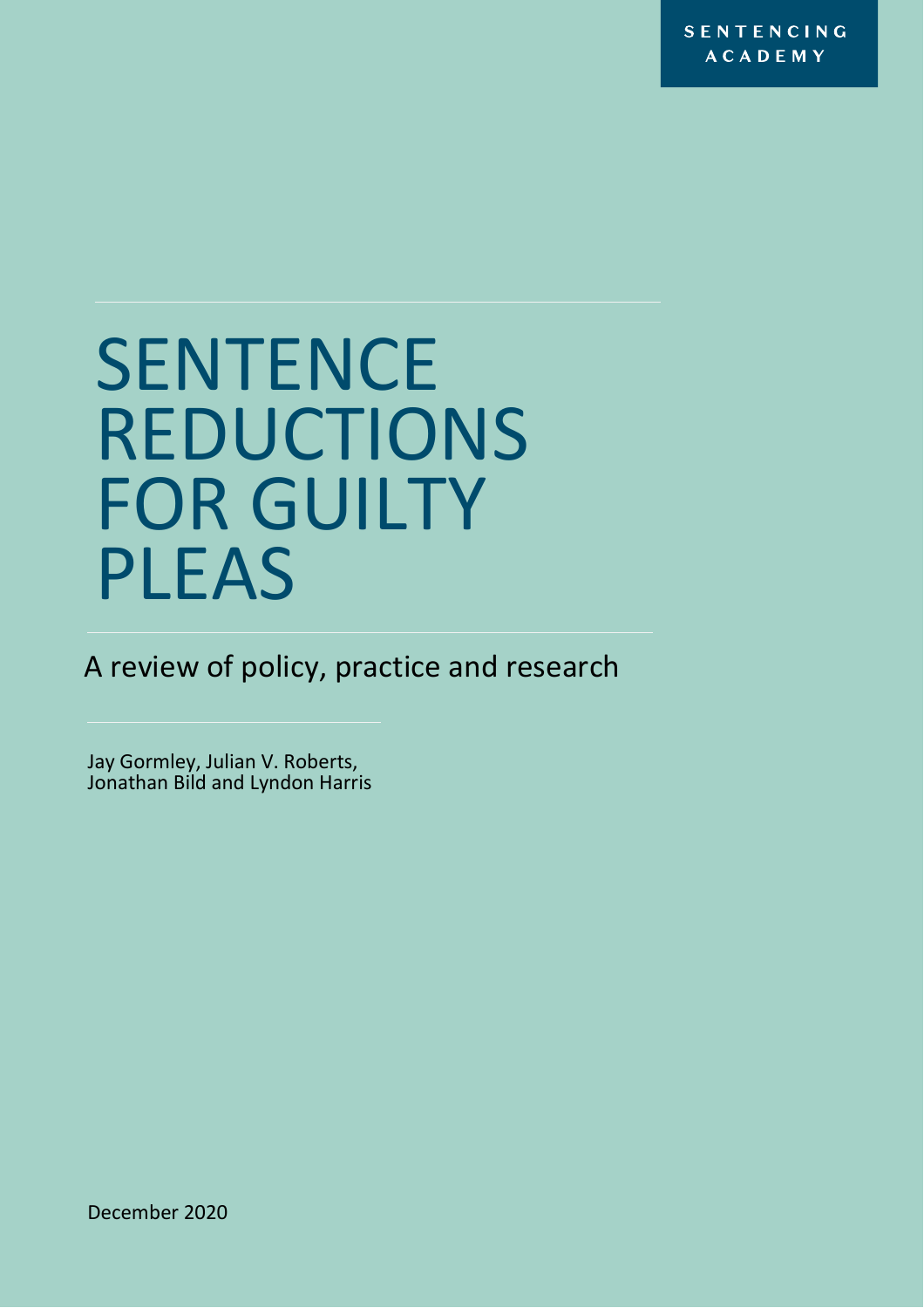## EXECUTIVE SUMMARY

- Most convictions in England and Wales in the Crown Court and the magistrates' courts arise as a result of the defendant entering a guilty plea. Courts are explicitly required to consider the guilty plea when passing sentence by section 73 of the Sentencing Code (previously section 144 of the Criminal Justice Act 2003). Defendants who plead guilty and who waive their right to a trial are normally entitled to a sentence reduction. All common law jurisdictions offer sentence reductions to defendants who forgo their right to trial and instead plead guilty.
- The primary source of guidance in England and Wales regarding the levels of reduction appropriate in cases of a guilty plea is the definitive guideline issued by the Sentencing Council in 2017 to replace an earlier guideline issued in 2007.
- Two principal justifications currently exist for offering sentence reductions to defendants who plead guilty. First, a guilty plea saves witnesses from having to attend court to give evidence. This may require multiple appearances and can be time-consuming and stressful. Second, a plea, particularly if entered early in the criminal process, conserves criminal justice system resources. The police, the Crown Prosecution Service and the court system all conserve resources when a trial is avoided. A guilty plea may be considered evidence of remorse on the part of defendants, but this factor is considered elsewhere in the sentencing methodology.
- The sentencing guideline recommends a sliding scale of sentence reductions: later guilty pleas attract a more modest sentence reduction. If a plea is indicated at the first stage of the proceedings, a sentence reduction of one-third of the custodial sentence should be awarded. The guideline also specifies that one-third is the maximum reduction appropriate across all cases. A plea entered after the first stage attracts a maximum reduction of one-quarter. The reduction awarded should decrease to a maximum of one-tenth on the first day of trial. The guideline includes a series of exceptions to the recommended reductions. These allow a departure from the recommended maximum reductions. For example, if there were circumstances which significantly affected the defendant's ability to understand what was alleged against them or otherwise made it unreasonable to expect the defendant to indicate a guilty plea sooner. In addition, there is a separate regime for young defendants.
- A guilty plea may also affect the type of sentence imposed. For example, a court may take a guilty plea into account by reducing a custodial sentence to a community order or by reducing a community order to a fine.
- The 2017 guideline modified a previous guideline issued in 2007. The new guideline sought to increase the consistency of plea-based reductions to sentence and to encourage defendants who intended to plead guilty to do so at the first opportunity – rather than later in the criminal process. In the years preceding 2017, a significant proportion (approximately one-third) of trials were avoided close to the trial date for different reasons. A proportion of these so-called 'cracked trials' arose as a result of the defendant entering a guilty plea well after the first opportunity. The guideline was not intended to affect the overall rate of guilty pleas entered.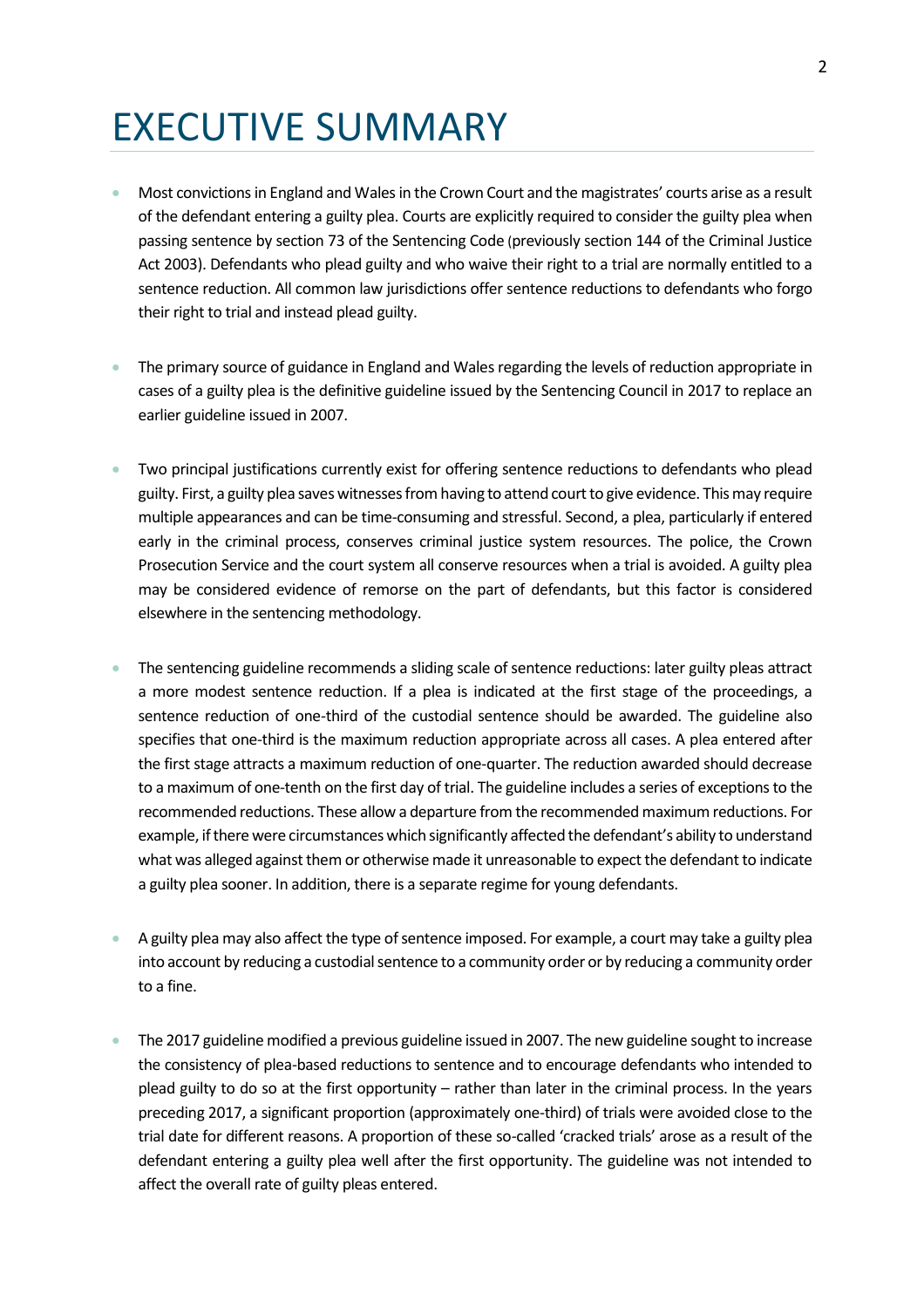• Research conducted prior to the introduction of the latest guideline revealed that courts were broadly following the 2007 guideline's recommended reductions. Thus, almost all (89%) of defendants who entered an early plea received the one-third reduction recommended by the 2007 guideline. The empirical pattern of reductions diverges to a greater degree for pleas entered at a later stage due to circumstances such as late service of evidence or late compliance with disclosure obligations. No comparable data have been published to determine whether the pattern of sentence reductions has changed as a result of the new guideline.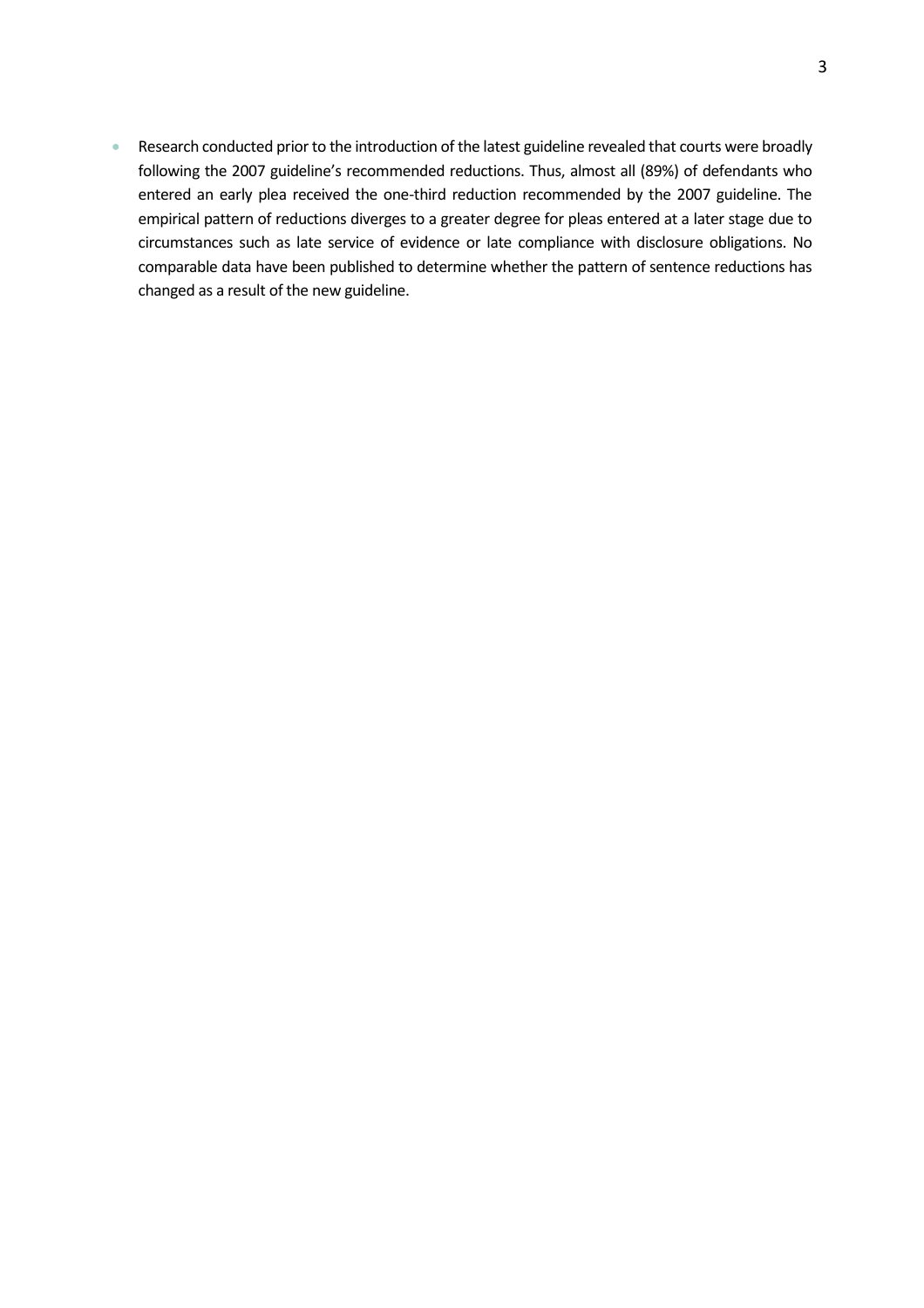### **CONTENTS**

| 1. Scope of Review                                                  | 05 |
|---------------------------------------------------------------------|----|
| 2. Background                                                       | 05 |
| 3. Rationales for Plea-Based Sentence Reductions                    | 07 |
| 4. The Definitive Guideline on Plea-Based Sentence Reductions       | 08 |
| 5. Key Issues                                                       | 12 |
| 6. Research Findings                                                | 15 |
| 7. Research Gaps and Priorities                                     | 18 |
| 8. Conclusion: Transparency, Predictability and Judicial Discretion | 21 |
| References                                                          | 22 |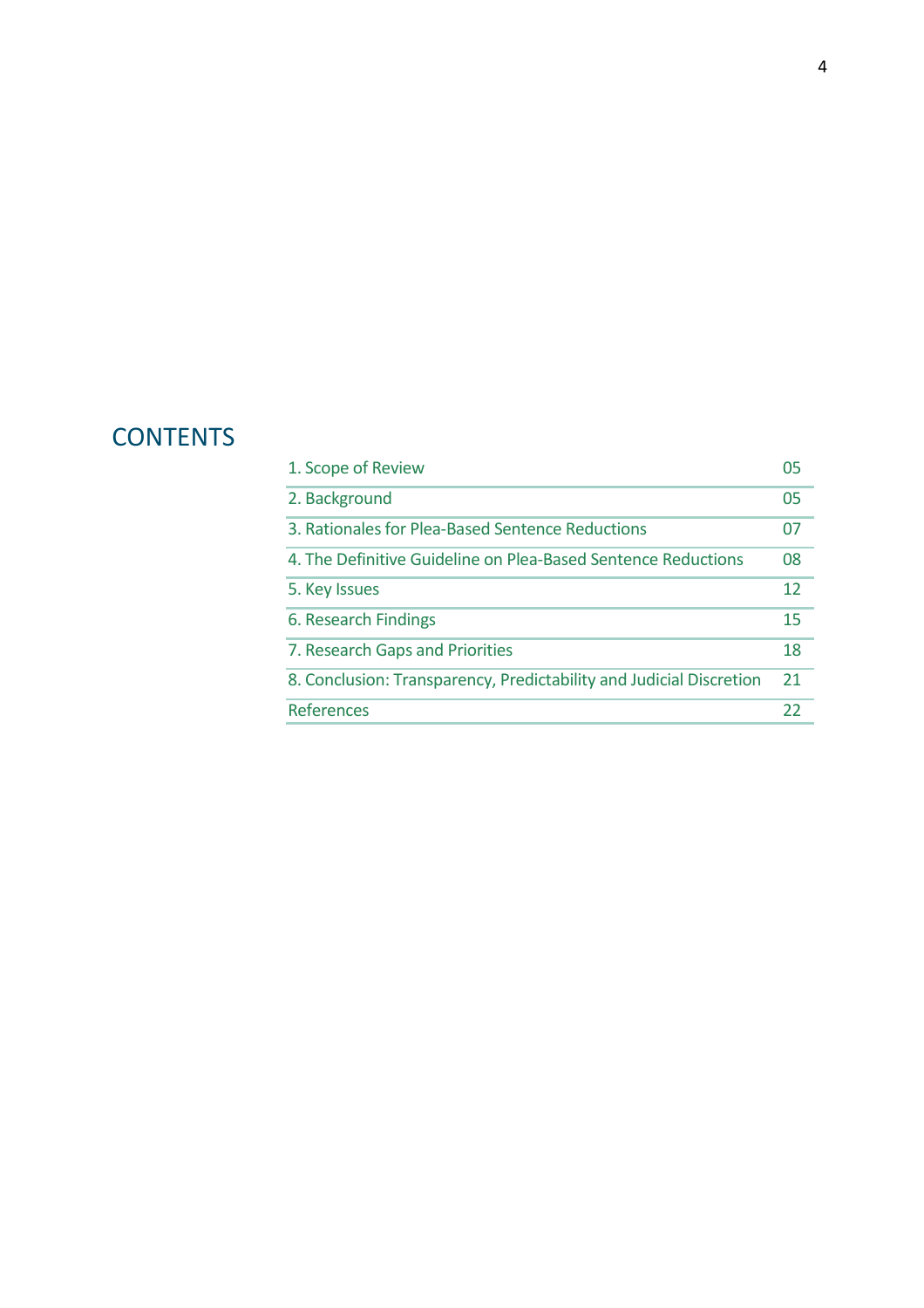### <span id="page-4-0"></span>1. SCOPE OF REVIEW

All common law jurisdictions offer sentence reductions to defendants who plead guilty rather than elect to be tried. The reductions vary in magnitude but a reduction of one-third if the plea is entered early is common, although a number of jurisdictions award lesser reductions while across the US the reduction is often in excess of one-third.<sup>1</sup> This report reviews the current law and practice regarding plea-based sentence reductions in England and Wales. We do not discuss plea negotiations, although these may affect the volume and timing of guilty pleas entered. Nor does the report explore the issue of sentence appeals in cases where the defendant enters a guilty plea, although this has been identified in the academic literature as being worthy of attention.<sup>2</sup> The focus is on the guideline issued by the Sentencing Council which came into effect on 1 June 2017. We provide a summary of the limited data trends over the period 2010-2020 and a review of current developments, including the Sentencing Council's recent (November 2020) research report assessing the impact of the guideline.

### <span id="page-4-1"></span>2. BACKGROUND

Most defendants are convicted after entering a guilty plea, rather than following a trial. In 2019/20, 78.6% of cases concluded in the magistrates' courts were resolved by a guilty plea (Crown Prosecution Service, 2020, p. 31). The figure was slightly lower (73.3%) in the Crown Court (Crown Prosecution Service, 2020, p. 34). Defendants plead guilty for a variety of reasons. For example, some may experience remorse and express this through a guilty plea. Many defendants perceive a high likelihood of being convicted at trial and wish to secure the reduced sentence available if they plead guilty. Others may plead guilty to avoid the stress arising from going to trial (Gormley and Tata 2020).

Regardless of their motives, it has long been the case in England and Wales that defendants who plead guilty are entitled to some mitigation of sentence (i.e. a reduction in the severity of the sentence). In 1972, the Court of Appeal stated that 'the man who pleads guilty can expect less severe punishment than one who pleads not guilty'.<sup>3</sup> The 1993 Royal Commission on Criminal Justice noted

<sup>1</sup> For example, the sentencing guideline regulating plea reductions in New Zealand recommended a one-third reduction at the first reasonable opportunity. Other jurisdictions as diverse as Canada and Hong Kong award a reduction of approximately one-third. Research by the Sentencing Advisory Council in Victoria found that the most common sentence reduction was in the range of one-third. For discussion of plea-based regimes and plea negotiations see Flynn and Freiberg (2018); Cole and Roberts (2018); Cheng (2018); Sentencing Advisory Council (2015).

<sup>2</sup> Under the Magistrates' Court Act 1980 (section 108), no right of appeal exists for defendants convicted following a guilty plea in the magistrates' courts. Defendants convicted following a guilty plea in the Crown Court enjoy the same rights of appeal held by defendants convicted after trial.

<sup>3</sup> *Gomez, Cooper and Bovington* (Court of Appeal, 5 October 1972 5238/B/71), cited in Thomas (1979, p. 52).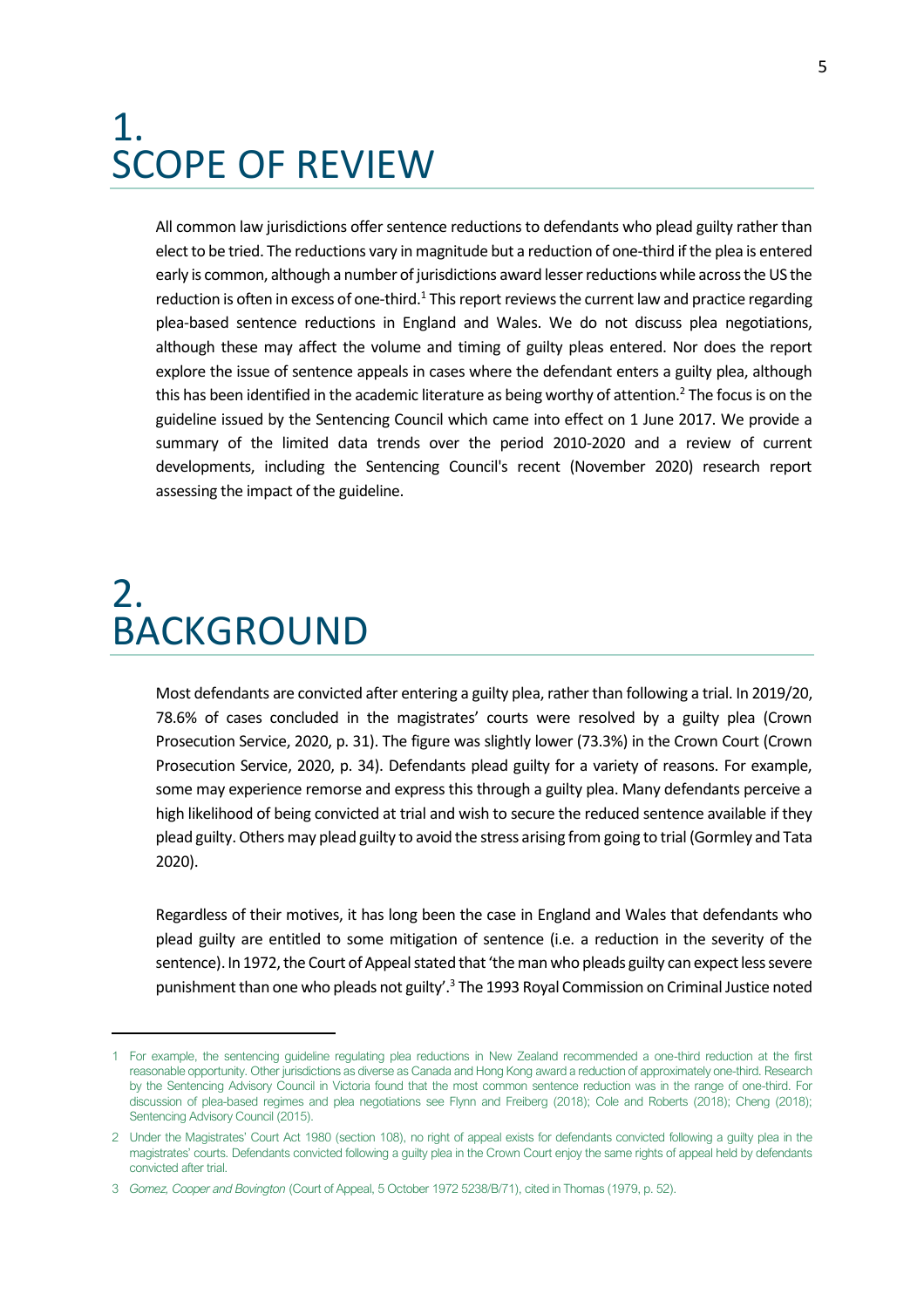that '[f]or many decades defendants who plead guilty in the Crown Court have been regarded by the Court of Appeal as usually entitled to a discount or reduction in their sentence. The usual range of discount is 25% to 30%' (1993, p. 110).<sup>4</sup> The Royal Commission concluded that: 'Provided that the defendant is in fact guilty and has received competent legal advice about his or her position, there can be no serious objection to a system of inducements designed to encourage him or her so to plead' (1993, p. 110). The Royal Commission also endorsed the approach of the Court of Appeal that 'other things being equal, the earlier the plea the higher the discount' (1993, p. 111).

The following year, the requirement for courts to take into account a guilty plea at sentencing was placed on a statutory basis for the first time by section 48 of the Criminal Justice and Public Order Act 1994.<sup>5</sup> Section 144 of the Criminal Justice Act 2003 (now section 73 of the Sentencing Code, in substantively similar terms) explicitly required courts to consider the guilty plea when passing sentence:

*In determining what sentence to pass on an offender who has pleaded guilty to an offence in proceedings before that court or another court, a court must take into account:*

*(a) the stage in the proceedings for the offence at which the offender indicated his intention to plead guilty, and*

*(b) the circumstances in which this indication was given*. 6

The statute does not specify how a guilty plea should affect the sentence.<sup>7</sup> Guidance on the appropriate level of reduction has been provided by the Court of Appeal (in guideline judgments) and by the Sentencing Council in a definitive guideline (discussed below). Consequently, there are two sources of guidance on sentence reductions: case law and the guideline. The Sentencing Council's guideline was updated in 2017 (Sentencing Council 2017a) to reflect developments in case law since the 2007 guideline (Sentencing Guidelines Council 2007).

<sup>4</sup> According to The Royal Commission, the *primary* reason for the discount was to encourage guilty defendants to plead accordingly and thus save the resources that would have been expended on a trial. Sparing witnesses the need to give evidence at court is described as a 'subsidiary' reason applicable in some types of cases (1993, p. 110).

<sup>5</sup> Section 48 of the Criminal Justice and Public Order Act 1994 was repealed and replaced by section 152 of the Powers of Criminal Courts (Sentencing) Act 2000 which did not make any substantive amendments to the provision. This, in turn, was replaced by section 144 of the Criminal Justice Act 2003.

<sup>6</sup> This is, in fact, a precise repetition of the original wording introduced by section 48(1) of the Criminal Justice and Public Order Act 1994.

<sup>7</sup> Ashworth describes the provision as 'remarkably allusive', in part because it 'merely hints at the principle that the discount should be larger, the earlier the plea is entered' (2015, p. 180).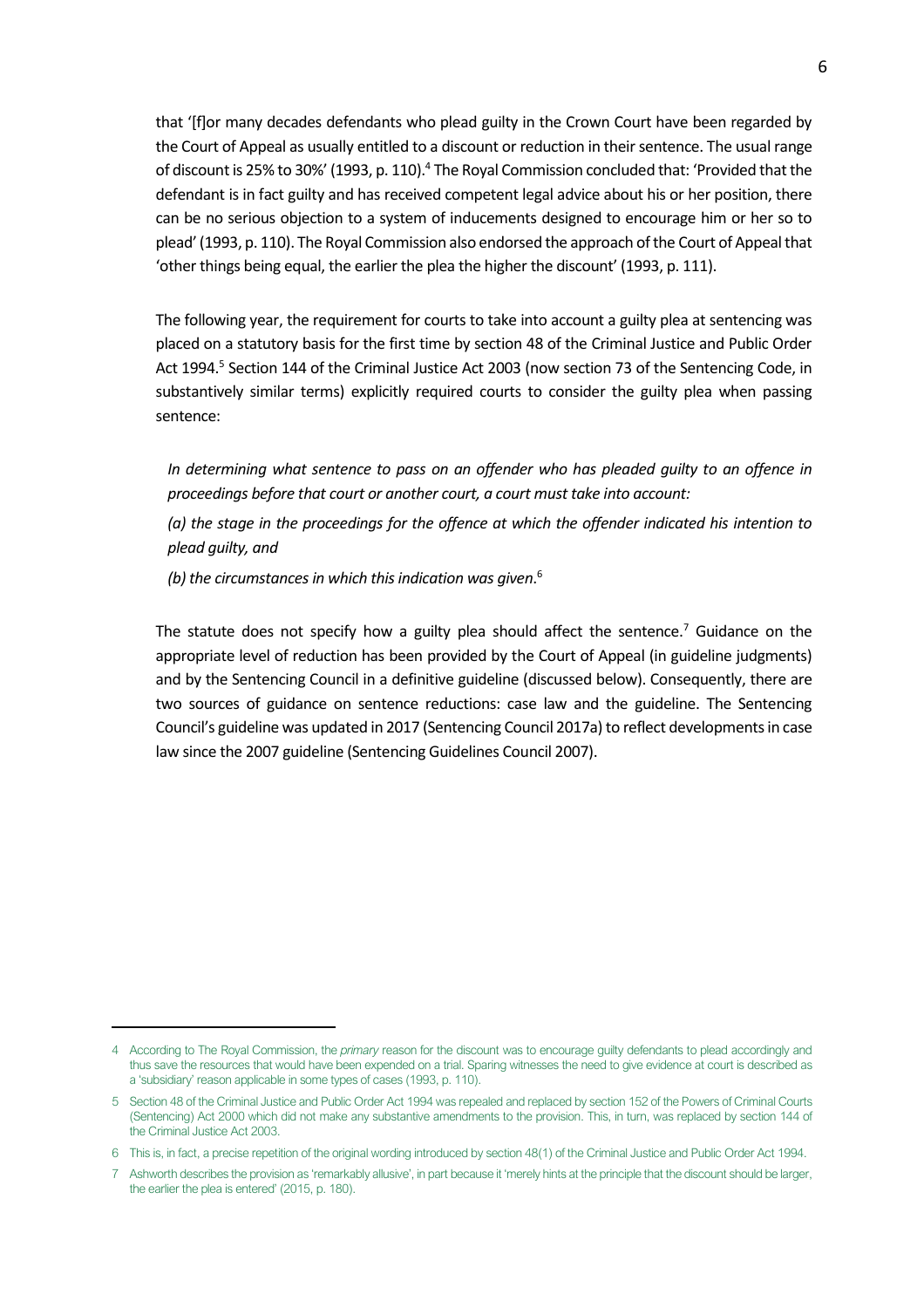### <span id="page-6-0"></span>3. RATIONALES FOR PLEA-BASED SENTENCE REDUCTIONS

There are three principal rationales for offering sentence reductions to defendants who plead guilty (Leverick 2004). First, to acknowledge a defendant's genuine remorse. Second, to recognise that a guilty plea spares victims and other witnesses from having to testify at trial. The third rationale relates to the benefits guilty pleas bring by conserving criminal justice resources. The 2017 guideline is founded upon the following rationales:

*An acceptance of guilt:*

*a) normally reduces the impact of the crime upon victims; b) saves victims and witnesses from having to testify; and c) is in the public interest in that it saves public time and money on investigations and trials.* (Sentencing Council 2017a, p. 4)

Remorse thus is not part of the rationale for a reduction but remains relevant for the purposes of sentencing; it is considered within the offence-specific guidelines as a mitigating factor separate to any sentence reduction.<sup>8</sup> In almost all cases, a guilty plea results in cost and time savings for the police, the Crown Prosecution Service, the courts, victims and witnesses (whether police officers or otherwise).<sup>9</sup> Indeed, even a relatively minor case proceeding to trial can result in significant inconvenience for victims and witnesses due to the waiting involved and the repeated appearances which may be necessary.

<sup>8</sup> A guilty plea conserves resources regardless of whether the offender is remorseful. The remorse felt by an offender is therefore a separate consideration to be quantified on an individual basis. It does not follow, of course, that a person pleading guilty in the face of overwhelming evidence is remorseful. Their decision may be purely pragmatic. Similarly, some offenders who plead not guilty but who are convicted following a trial may after conviction feel and express remorse. This may bode well for their subsequent rehabilitation and may therefore justify some personal mitigation.

<sup>9</sup> Across all courts, the Law Society has calculated that 'a conservative estimate of the total cost of a day of court time' is £2,692 (Law Society 2018). This estimate does not include significant costs such as 'the attendance of other professionals associated with particular types of cases such as Crown Prosecution Service prosecutors or probation service attendance in criminal cases, nor does it include the cost of legal representation in a case' (Law Society 2018).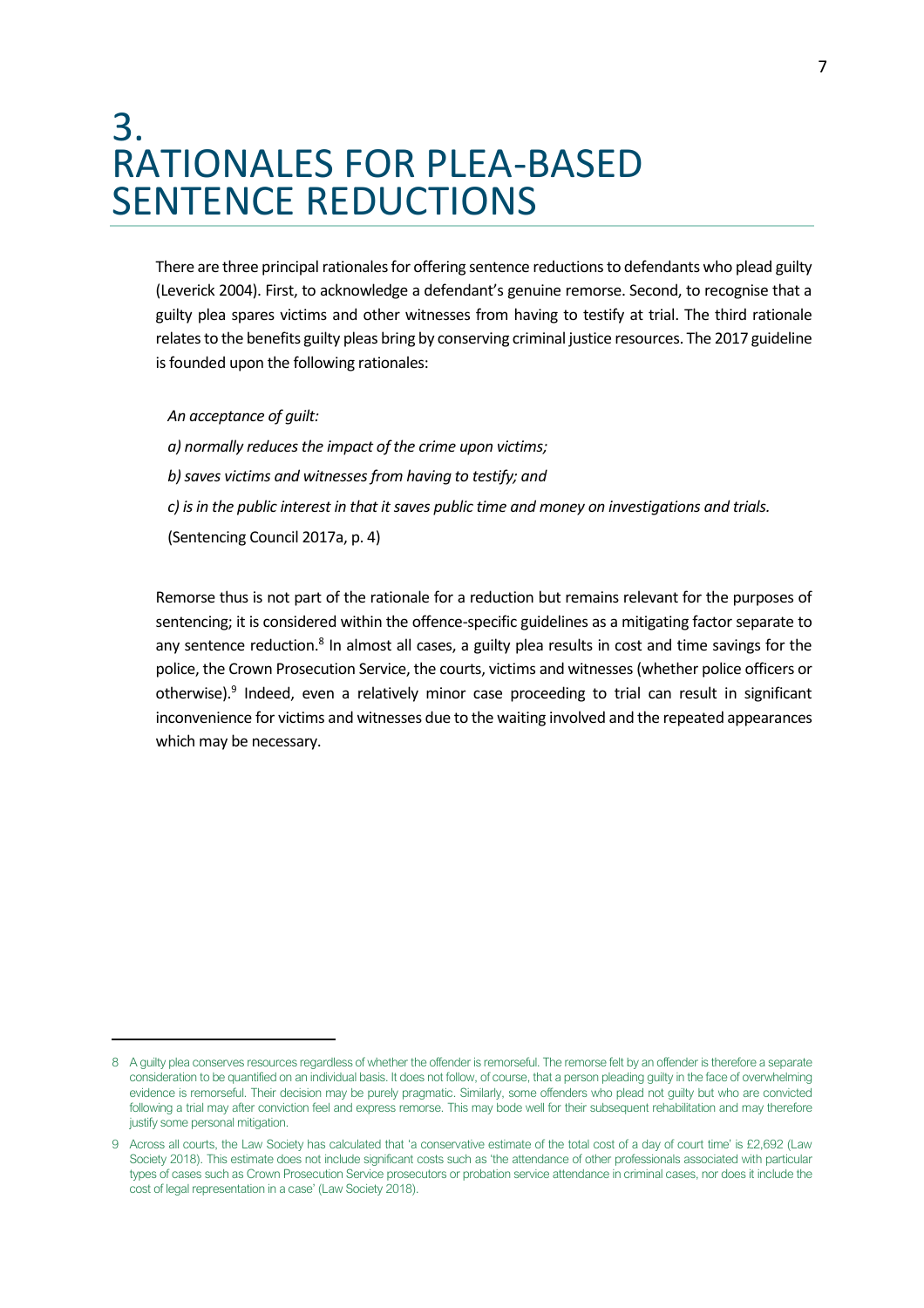### <span id="page-7-0"></span>4. THE DEFINITIVE GUIDELINE ON PLEA-BASED SENTENCE REDUCTIONS

The first guideline on reductions in sentence for a guilty plea was issued by the Sentencing Guidelines Council in 2004.<sup>10</sup> According to the Foreword to that guideline, its purpose was 'to promote consistency in sentencing by providing clarity for courts, court users and victims so that everyone knows exactly what to expect' (Sentencing Guidelines Council 2004, p. i). In respect of the appropriate level of reduction for an early guilty plea, the 2004 guideline specified a maximum reduction of one-third,<sup>11</sup> reducing to a maximum of one-quarter after a trial date had been set and one-tenth at the door of the court/after the trial has begun. This echoed the long-standing approach of the Court of Appeal that earlier guilty pleas should attract a higher discount than later pleas.

This guideline was updated by the Sentencing Guidelines Council in 2007 to provide greater clarity as to when the 'first reasonable opportunity' to enter a guilty plea was likely to arise in indictable only offences.<sup>12</sup> The revised guideline also introduced a new approach to the level of discount available for an early guilty plea in circumstances in which the prosecution case is 'overwhelming'. In these cases, it stated that it may be justified to depart from the normal level of reductions and a guilty plea entered at the first reasonable opportunity may attract only a 20% reduction.

The Sentencing Council had a duty under the Coroners and Justice Act 2009 to issue a guilty plea guideline and the Council issued a new version in 2017.

#### *Objectives of the 2017 Guideline*

The Sentencing Council noted in its pre-guideline consultation document that the previous guideline was 'not always applied consistently' (2016, p. 5) and the new guideline was intended to 'provide more certainty' (2016, p. 6). The 2017 guideline makes it clear that its purpose is only to encourage *earlier* guilty pleas and not *more* guilty pleas:

*If the guidelines are successful, the proportion of pleas entered at the earliest stage of the court process will increase; the percentage of guilty pleas entered late in the process will decline.* 

<sup>10</sup> The Sentencing Guidelines Council was the precursor body to the Sentencing Council. The Sentencing Guidelines Council was advised by the Sentencing Advisory Panel which consulted on issues before issuing its advice. Both organisations were abolished in 2010 and replaced by the Sentencing Council.

<sup>11</sup> The Sentencing Advisory Panel had noted that whilst the Court of Appeal had never formally set out the appropriate level of discount, 'a reduction of one-third has generally been accepted as the normal approach' (cited in House of Commons Home Affairs Committee 2004, para. 17). In 2010, the Government proposed increasing the maximum reduction for a guilty plea to one-half in its *Breaking the Cycle: Effective Punishment, Rehabilitation and Sentencing of Offenders* Green Paper, noting that: 'The sentencing framework has long recognised the benefits of early guilty pleas in terms both of efficiency and of sparing victims needless worry' (Ministry of Justice 2010, para. 216). However, in June 2011, then Prime Minister, David Cameron, announced that his Government would not take this proposal forward.

<sup>12</sup> The most serious offences which can be tried only in the Crown Court.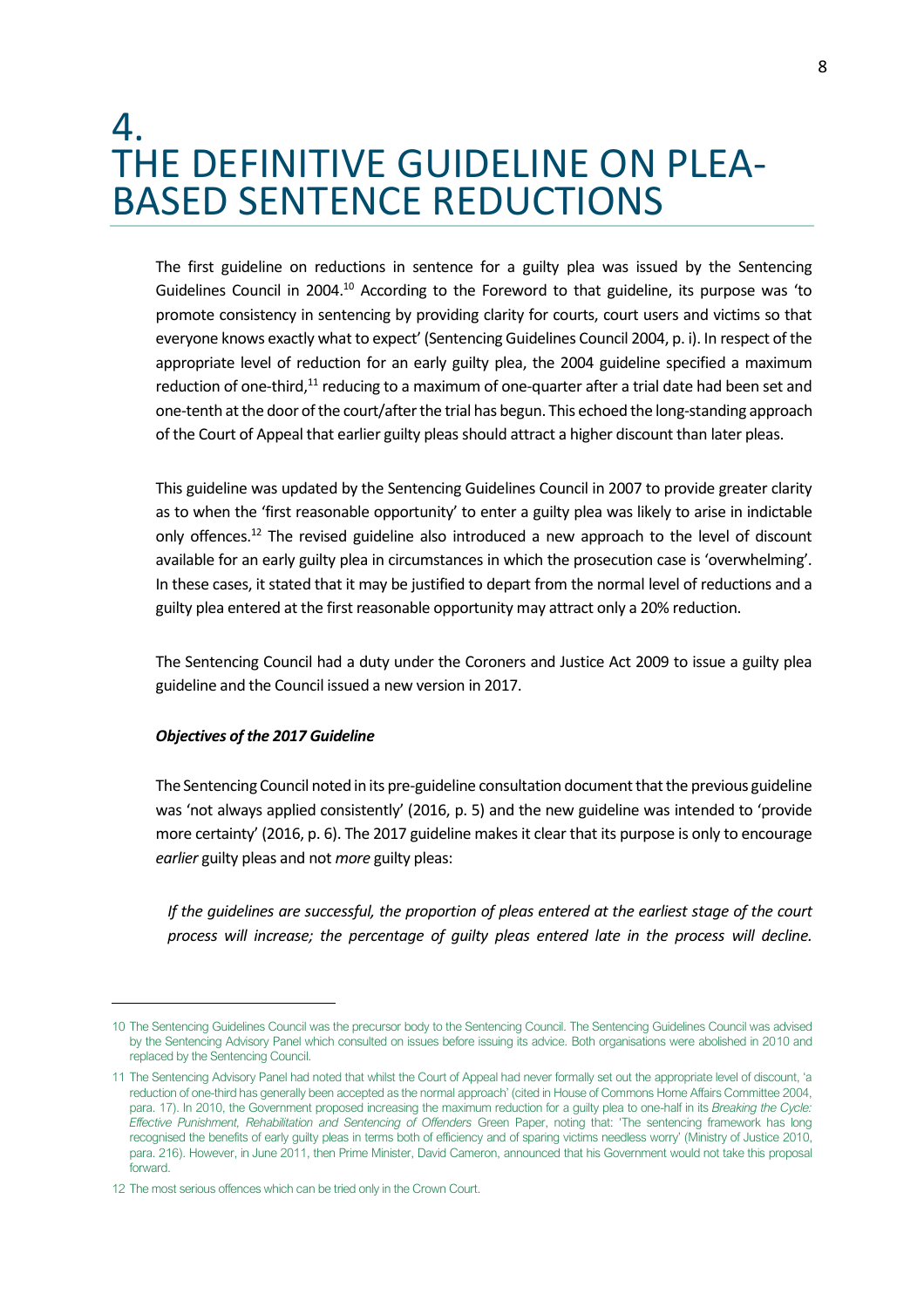*However, the overall proportion of cases resolved through a guilty plea should remain largely unchanged.* (Sentencing Council 2017b, para. 2.2)<sup>13</sup>

#### *'Cracked Trials' and Guilty Pleas*

Sentence reductions for a guilty plea may save resources by reducing the volume of 'cracked trials'. This term refers to a scheduled trial which is cancelled close to opening. The prosecution may offer no evidence at trial – effectively 'dropping the case'<sup>14</sup> – or the defendant may plead guilty near or after the commencement of the trial. Some impending trials are cancelled close to the trial date as a result of the defendant changing plea from not guilty to guilty. By the time a case nears the trial stage, a significant amount of resources may have been expended.<sup>15</sup> For example, trials require legal professionals to prepare, courts to allocate time, and any witnesses to be warned to attended court. In 2013, so-called 'cracked trials' accounted for almost 40% of trials (Sturge 2019, p. 10). One possible benefit of the 2017 guideline may have been a reduction in the number of such cracked trials, by encouraging defendants who intend to plead guilty to do so early rather than late in the process.<sup>16</sup>

#### *Structure of 2017 Guideline*

The 2017 guideline, like the offence-specific guidelines, adopts a staged approach for courts to follow when determining the appropriate sentence reduction for a guilty plea. The following five stages should be followed:

**Stage 1**: Determine the appropriate sentence for the offence(s) in accordance with any offence specific guideline.

**Stage 2**: Determine the level of reduction for a guilty plea in accordance with this guideline.

**Stage 3**: State the amount of that reduction.

**Stage 4**: Apply the reduction to the appropriate sentence.

**Stage 5**: Follow any further steps in the offence specific guideline to determine the final sentence. (Sentencing Council 2017a, p. 5)

<sup>13</sup> The consultation document for the revised guideline noted that: 'The guideline is directed only at defendants wishing to enter a guilty plea and nothing in the guideline should create pressure on defendants to plead guilty' (Sentencing Council 2016, p. 8).

<sup>14</sup> For example, where it has decided not to proceed (such as where a guilty plea from a co-accused is accepted) or where there are issues with witnesses.

<sup>15</sup> By the police initially, then the Crown Prosecution Service, the Legal Aid Agency and finally Her Majesty's Courts and Tribunals Service.

<sup>16</sup> The relationship between guilty plea reductions and 'cracked trials' is not a new concern. The Royal Commission on Criminal Justice advocated making the system of sentence reductions more 'effective' because they believed a 'clearer system of graduated discounts would help alleviate the problem of "cracked" trials' (1993, p. 111).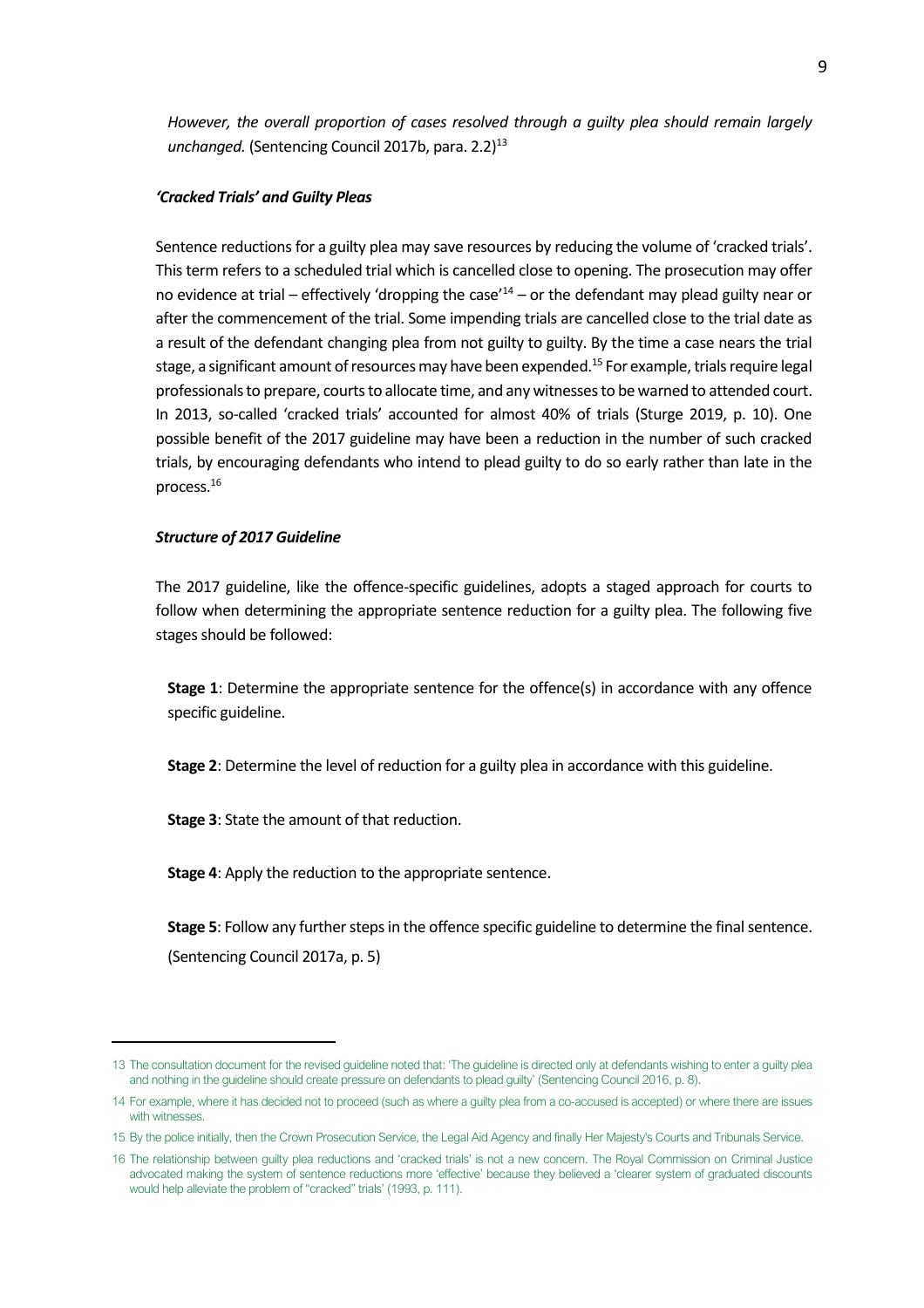#### *Guideline Levels of Plea-Based Sentence Reductions and Changes to the Guideline*

As with earlier versions, the 2017 guideline prescribes levels of sentence reduction according to a sliding scale: later guilty pleas attract more modest reductions. If a plea is indicated at the first stage<sup>17</sup> of the proceedings, a *maximum* reduction of **one-third** should normally be made. A plea entered after the first stage should attract a maximum reduction of **one-quarter** (subject to several exceptions noted in the guideline). The reduction should decrease to a maximum of **one-tenth** if the defendant pleads guilty on the first day of trial. The reduction may decrease still further, possibly even to **zero** if the plea is entered during the trial. The guideline also provides a limit on the sentence reduction available in cases of murder.<sup>18</sup>

Sentence reductions only apply to the punitive aspect of a sentence and not to ancillary orders such as periods of disqualification from driving. A guilty plea may also change the type of sentence imposed. For example, in recognition of a guilty plea, a sentence of immediate custody may be changed to a community order or a community order may be reduced to a fine.

#### *Exceptions to the Guideline Recommended Maximum Reductions*

Different provisions contained in a separate guideline apply to cases involving defendants aged under 18.<sup>19</sup> In addition, the guideline recognises several categories of exceptions to the levels of reduction. If an exception applies, a court may award a greater reduction than the levels specified in the guideline. One exception reflects late disclosure by the Crown. For example, if a defendant entered a plea later than the first opportunity as a result of the Crown having served the evidence in the case late, or having not completed its disclosure requirements in a timely manner, a court may award the maximum reduction associated with an early plea. Another key exception is made for defendants who for one reason or another had a reduced ability to understand what was alleged against them. Defendants who enter a later plea only as a result of their diminished capacity to enter an informed plea earlier may therefore still be entitled to the full one-third reduction.<sup>20</sup>

The guideline notes that in considering whether this exception applies, sentencers should distinguish between cases where it was necessary to receive advice and/or evidence, and cases where the defendant delays pleading in order to further assess the strength of the prosecution's case or the likelihood of a conviction. Courts are thus required to distinguish between late pleas arising from a reasonable lack of understanding and late pleas which are simply a result of strategic

<sup>17</sup> The first stage will normally be the first hearing at which the defendant's plea or indication of plea is sought and recorded by the court.

<sup>18</sup> The maximum reduction for murder is one-sixth or five years, whichever is less. As with other offences the reduction awarded diminishes the later the plea is entered. A guilty plea entered to a murder charge on the day of trial carries a maximum reduction of one-twentieth of the minimum term for murder (Sentencing Council 2017a, p. 8).

<sup>19</sup> These provisions provide concessions for younger defendants who may have additional difficulties understanding the criminal process. See Section 5 of the 'Sentencing Children and Young People: Overarching Principles and Offence Specific Guidelines for Sexual Offences and Robbery Definitive Guideline'. Available at: [https://www.sentencingcouncil.org.uk/publications/item/sentencing-children-and-young](https://www.sentencingcouncil.org.uk/publications/item/sentencing-children-and-young-people-definitive-guideline/)[people-definitive-guideline/.](https://www.sentencingcouncil.org.uk/publications/item/sentencing-children-and-young-people-definitive-guideline/)

<sup>20</sup> The guideline states: 'Where the sentencing court is satisfied that there were particular circumstances which significantly reduced the defendant's ability to understand what was alleged or otherwise made it unreasonable to expect the defendant to indicate a guilty plea sooner than was done, a reduction of one-third should still be made' (Sentencing Council 2017a, p. 7).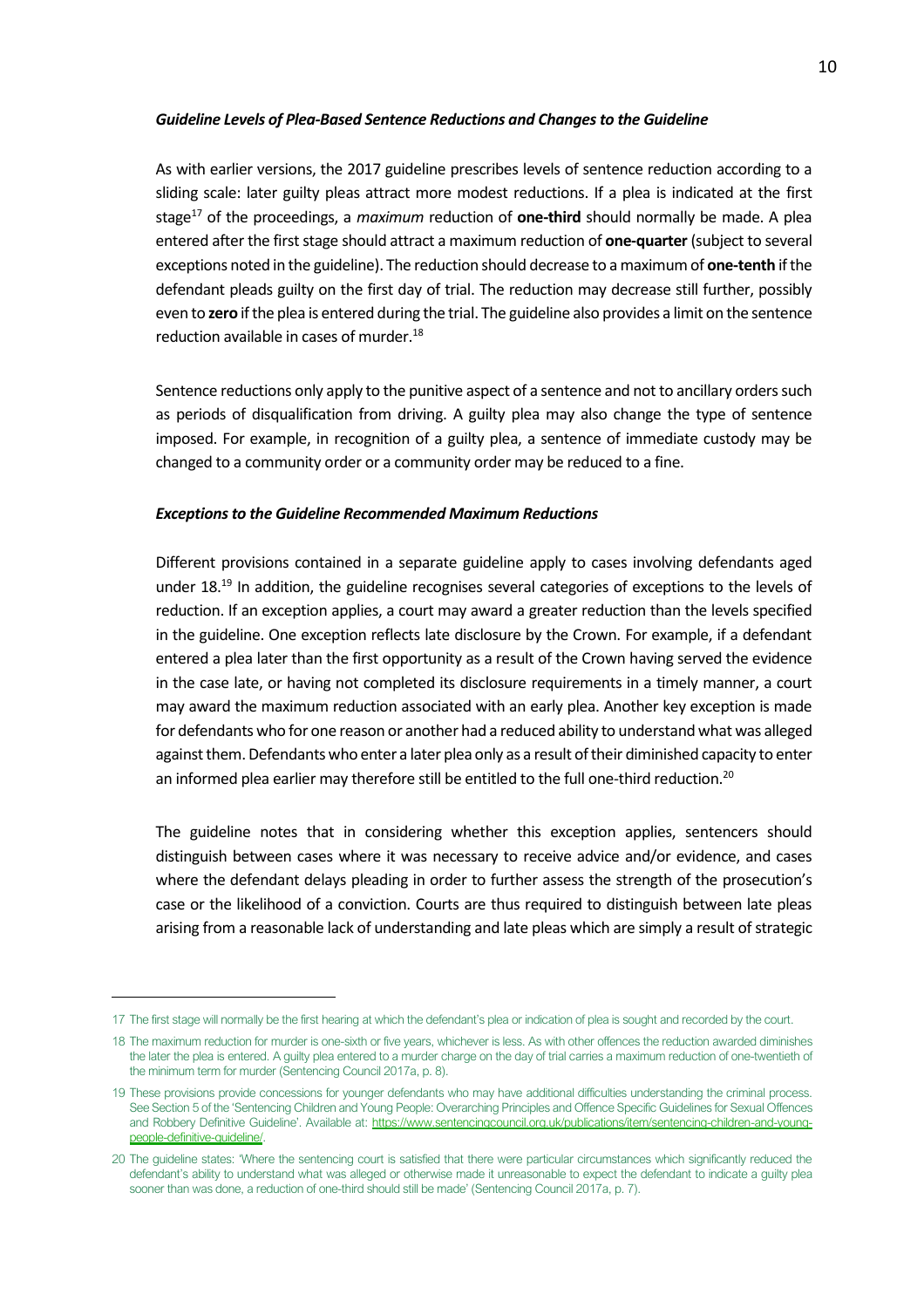decisions by the defendant.<sup>21</sup> Finally, the guideline also makes it clear that courts may depart from the sentence reductions listed in the event that following the guideline's levels would be contrary to the interests of justice to do so. $22$ 

#### *Changes Introduced by the 2017 Guideline*

The 2017 guideline modified the previous guideline in several respects. One change was that the 2017 guideline specifies *maximum* levels of reduction. The previous (2007) guideline specified recommendations for levels rather than maximums. This shift in direction may have resulted in fewer reductions in excess of one-third, and possibly a closer 'fit' between the guideline levels of reduction and those actually awarded by courts. It is unclear how many cases attracted a sentence reduction over one-third<sup>23</sup> but reductions over one-third should be less common as a result of the new guideline. Another significant change is that in the definitive, revised guideline, in order to benefit from the maximum reduction of one-third a defendant must plead guilty, or indicate a guilty plea at the first hearing. This applies to all cases, including indictable only cases. However, the exception involving late disclosure may still be relevant.

#### *Sentence Reductions when Prosecution Case is Overwhelming*

The 2017 guideline clarified another issue which may have been a source of inconsistency. For decades, a guilty plea was regarded as a tangible way for the defendant to evidence their remorse for the crime. Mitigation was offered in recognition that by choosing to plead guilty, the defendant spared the state the costs of proving the crime, and victims and witnesses from having to testify. However, if the offender had been caught 'red-handed' and the prosecution had a strong case to which there was no apparent defence, the defendant had little choice but to plead guilty. In this sense, the traditional rationale may have seemed less compelling. Reflecting judicial practice, the previous guideline took the position that it 'may not be appropriate to give the full reduction' (Sentencing Guidelines Council 2007, p. 6). The 2007 guideline proposed a more modest reduction of 20% (rather than one-third at first opportunity) if the defendant entered a guilty plea under these circumstances.<sup>24</sup> The latitude in the guideline may have resulted in some inconsistency in reductions awarded in such cases. The 2017 guideline eliminates this departure from the normal reductions; defendants are entitled to the full reduction appropriate to the timing of their plea.<sup>25</sup> This aligns the guideline with recent case law.<sup>26</sup>

<sup>21</sup> A striking example is provided by the decision in *R. v Markham and Edwards* in which two 14-year-old defendants were awarded guilty plea credit of one-sixth in a case of murder where one defendant had pleaded guilty after the first opportunity and the other defendant did not plead guilty to murder at all (having accepted only that she had participated in the killing with 'murderous intent'). [2017] EWCA Crim 739.

<sup>22</sup> This discretion to depart from the guideline applies to all of the Sentencing Council's guidelines (section 59 of the Sentencing Code; previously section 125 of the Coroners and Justice Act 2009).

<sup>23</sup> Roberts and Bradford report approximately 10% of cases receiving a reduction over one-third using data from a single year, 2010-2011 (2015, Table 2). No more recent data are available.

<sup>24</sup> This was an amendment to the earlier, 2004, guideline issued by the Sentencing Guidelines Council which had stated in relation to caught 'red-handed' cases that: 'Since the purpose of giving credit is to encourage those who are guilty to plead at the earliest opportunity, there is no reason why credit should be withheld or reduced on these grounds alone. The normal sliding scale should apply' (2004, para. 5.2).

<sup>25</sup> At the time of writing (November 2020), proposals have been made to return to the previous arrangement, whereby defendants who had little choice but to plead guilty ('caught red-handed' cases) received little or no reduction to their sentence.

<sup>26</sup> *R. v Wilson* [2012] EWCA Crim 386; and *R. v Caley* [2012] EWCA Crim 2821.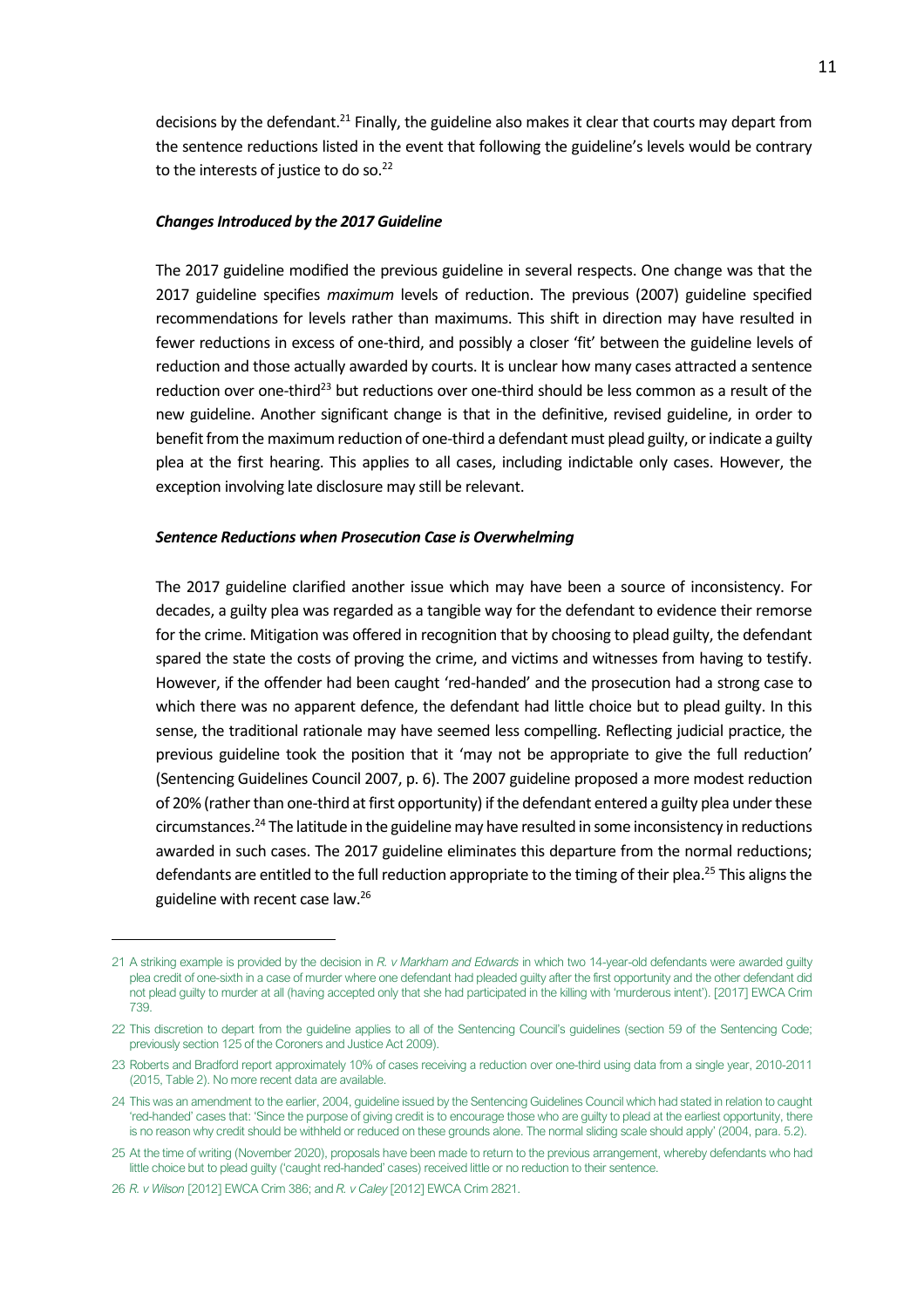There are several justifications for the new policy. First, if the goal of the reductions is to save time, money, and spare witnesses and victims from having to appear at court, this objective is also achieved when the defendant faces an overwhelming case.<sup>27</sup> Without the prospect of such a significant reduction, defendants in such cases have one less convincing reason to plead guilty, which may increase the number of cases resolved following a costly trial. The consequence is that more trials will be necessary and more victims and witnesses required to testify. The question of court caseload has become particularly pressing as a result of court closures related to the pandemic. On 30 June 2020, there were 421,539 outstanding cases in the magistrates' courts and 42,707 outstanding cases in the Crown Court (Ministry of Justice 2020a, Tables M1 and C1).

Second, denying the reduction in these cases muddies the rationales for plea-based reductions. The 2017 guideline makes a clear distinction between genuine remorse and a guilty plea as factors in sentencing. The former is taken into account at Step Two of the offence-specific guidelines, and the latter at a later step. Defendants in England and Wales<sup>28</sup> can therefore clearly see the effect of their plea, independent of other considerations such as remorse or providing assistance to the police or the Crown Prosecution Service. Finally, to encourage a discretionary approach to determining the appropriate level of reduction in cases where the evidence is overwhelming would result in greater uncertainty regarding the regime. A principal objective of the guideline is to promote greater certainty with respect to the levels of reduction awarded.

### <span id="page-11-0"></span>5. KEY ISSUES

#### (a) Vulnerable Defendants

Some defendants may be vulnerable in ways that affect their decision to plead. For example, a defendant with limited cognitive abilities may enter a guilty plea without being fully aware of the consequences of the plea or a criminal conviction. As noted above, the 2017 guideline acknowledges this possibility for adults in Section F, which lists exceptions to the guideline's recommended reductions. Despite these provisions, some academics have warned that 'vulnerable defendants may end up understanding neither the elements of the offence charged nor the relevance of exculpatory material' (Peay and Player 2018, p. 935).<sup>29</sup> Issues other than cognitive impairments or youth may also affect a defendant's likelihood of entering a guilty plea:

<sup>27</sup> The pre-guideline consultation document noted that: 'The benefits apply regardless of the strength of the evidence against an offender. The strength of the evidence should not be taken into account when determining the level of reduction' (Sentencing Council 2016, p. 14).

<sup>28</sup> Defendants who plead guilty in other common law countries receive a sentence generally without knowing the specific reduction arising from their plea (e.g. Cole and Roberts 2018). The lack of transparency also impairs the ability of lawyers to advise clients contemplating entering a guilty plea.

<sup>29</sup> See also Howard (2020) for research and discussion of advising mentally vulnerable clients with respect to plea.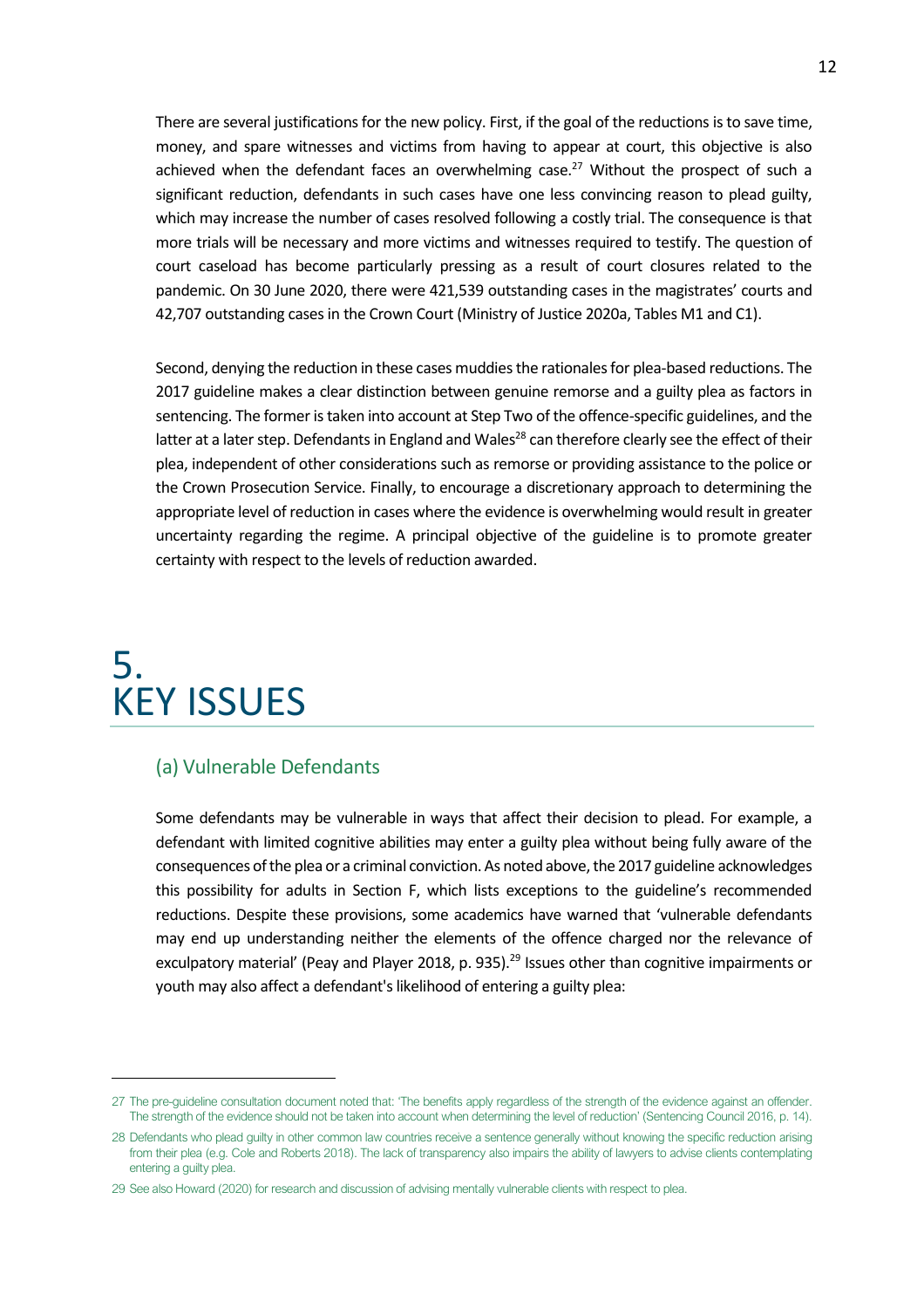*These vulnerabilities [to wrongfully pleading guilty] vary, but include those with learning difficulties, autism, mental illness or personality disorder, and also arise from issues relating to gender and/or black and minority ethnic (BAME) status. What they have in common is that they may all make individuals more susceptible to the incentive to offer an early plea of guilty to the offence or offences charged.* (Peay and Player 2018, p. 3)

Additionally, Helm argues that '[t]hese incentives are likely to be more influential for those of lower socio-economic status since they are more likely to have an urgent need to be released from custody, or find the time and costs involved in trial to be prohibitive' (2019a, p. 445; see also Helm 2019b). Finally, unrepresented defendants may have a limited understanding of the legal process and may be more likely to enter a guilty plea when this is inappropriate (Gibbs 2016). Other factors may also play a role. Indeed, such is the complexity and diversity of these vulnerabilities that many defendants may be vulnerable:

*Defendants who appear in front of the criminal courts are not a random sample of the population. They disproportionately include those who are rendered vulnerable and disadvantaged in various ways, whether by education, by employment, by birth or by bad luck… levels of learning disability, mental illness and mental disorder generally are disproportionately high; there is significant evidence of racial disparity in the flow of cases into court; and that amongst women, histories of personal trauma rooted in physical and sexual abuse are commonly in evidence amongst the sentenced population.* (Peay and Player 2018, pp. 940–941)

#### (b) Sentence Reductions and Racial Disproportionality

Minority ethnic defendants may be disproportionately affected by plea-based sentence reductions. The Ministry of Justice provides information on racial disproportionality in the criminal justice system and reports that Black, Asian and Minority Ethnic (BAME) disproportionality was found to be particularly pronounced in areas including: defendants being tried at Crown Court rather than magistrates' courts; in custodial remand and plea at Crown Court; and in custodial sentencing (Uhrig 2016, p. 1). While plea-based sentence reductions are formally neutral, they may contribute to BAME disproportionality. If some BAME defendants are less likely to plead guilty they will be less likely to receive sentence reductions. If they plead guilty later, they will receive reduced sentence reductions. These trends may contribute to the disproportionate number of BAME persons in the prison population.

Recent data from the Ministry of Justice reveal a guilty plea rate of 57% for Black defendants in 2018, lower than the plea rate for White defendants (70%), which is a higher plea rate than for other ethnic categories (Ministry of Justice 2019, Table 5.11).<sup>30</sup> The difference in plea rates between Black and White defendants has been observed in the statistics for many years now.<sup>31</sup> One reason why BAME defendants may plead guilty less often (or later) is 'a trust deficit in many BAME communities' and

<sup>30</sup> Mixed ethnicity defendants: 64%; Asian: 56%; Chinese or other: 56% (Ministry of Justice 2019, Table 5.11).

<sup>31</sup> In 2012, guilty plea rates were 72% for White defendants and 57% for Black defendants (Ministry of Justice 2019, Table 5.11; see also Hood (1992) for earlier data and discussion).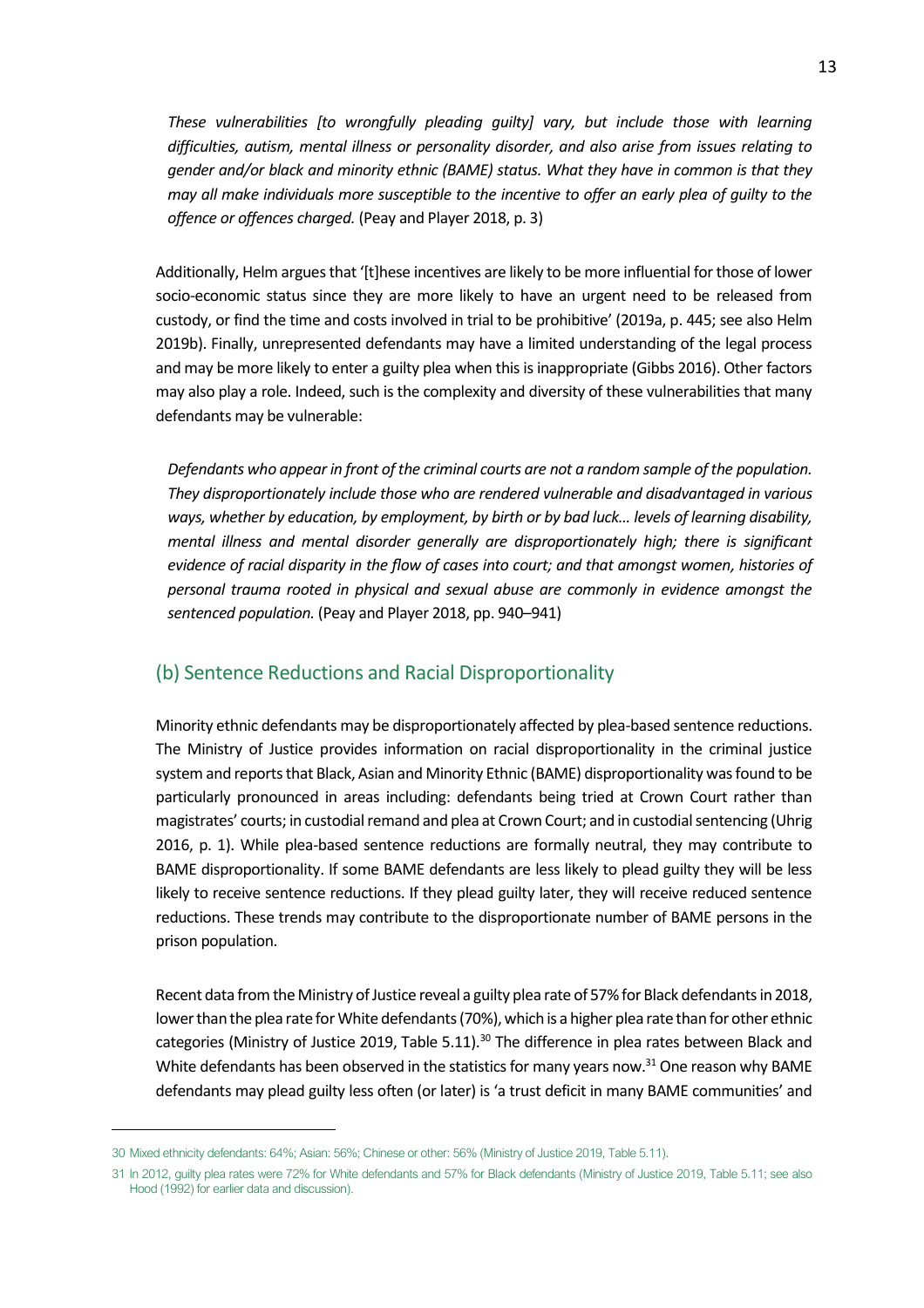that 'what begins as a 'no comment' interview can quickly become a Crown Court trial' (Lammy 2017, p. 6 and p. 29).<sup>32</sup>

*The reason that so many BAME defendants plead not guilty, forgoing the opportunity to reduce sentences by up to a third, is that they see the system in terms of 'them and us'… Many BAME defendants trust neither the advice of solicitors paid for by the government, nor that the [criminal justice system] will deliver on the promise of less punitive treatment in exchange for prompt admissions on guilt.* (Lammy 2017, p. 6)

Consequently, a lack of trust, a desire for trial by jury, and a greater tendency to plead not guilty may contribute to more severe sentences for BAME defendants through lower sentence reductions. In this way, there is the risk that sentence reductions (while formally neutral) are regarded by some scholars as indirectly discriminatory (e.g. Tonry 2009).

#### (c) The Risk of Innocent Defendants Pleading Guilty

As long as it is possible to plead guilty, there is a risk that any defendant (even if innocent) may do so, and this risk is much discussed in the academic literature (e.g. Ashworth 2015, p. 182).<sup>33</sup> This risk increases if sentence reductions are significant. This underscores the need to ensure that defendants have access to legal representation<sup>34</sup> which should serve as a safeguard – although it is not necessarily always guaranteed (McConville et al. 1994).<sup>35</sup>

It is unclear what form of evidence would resolve the question of whether current levels of reduction are excessive. In many cases, the impact of the sentence reduction on time served in prison will be modest, thereby reducing the risks of innocent defendants pleading guilty simply to obtain the sentence reduction. A concrete example illustrates the point. A defendant who pleads after the first opportunity but before the day of trial is entitled to a maximum reduction of onequarter of the custodial sentence. Assuming an eight-month sentence without a plea, the sentence after a plea will be six months, half of which will be served in prison. The guilty plea reduces the offender's time in prison by one month: they will serve three months instead of four.<sup>36</sup> The question then is whether these levels of reduction create sufficient pressure on the defendant to plead guilty if he or she has a defence to the charge. Of course, the attraction of a reduction in time served does

<sup>32</sup> Shute, Hood and Seemungal (2005) found that minority ethnic defendants had less confidence than white defendants in the fairness of magistrates' courts. It is possible that this may discourage some defendants from entering a guilty plea in the magistrates' courts and if this distrust leads them initially to elect for trial by jury in an either-way case (for an offence that can be tried in the magistrates' courts or in the Crown Court) then even if they later change their plea to guilty they are unlikely to be awarded the full one-third reduction in sentence as this will not be the first opportunity to enter such a plea.

<sup>33</sup> This concern was also considered by The Royal Commission on Criminal Justice, which noted that: 'This risk cannot be wholly avoided and, although there can be no certainty as to the precise numbers… it would be naïve to suppose that innocent persons never plead guilty because of the prospect of the sentence discount' (1993, p. 110).

<sup>34</sup> Little official data are available for the magistrates' courts where most cases are heard. However, Gibbs found that magistrates and district judges interviewed estimated that the proportion of unrepresented defendants, ranged from 15% to 40% of non-traffic cases (2016, p. 4). Though, in the Crown Court the vast majority of defendants will have legal representation.

<sup>35</sup> For academic commentary on guilty pleas and the likelihood of wrongful convictions through wrongful pleas, see Nobles and Schiff (2019; 2020).

<sup>36</sup> Defendants facing long prison sentences in the event of a conviction are likely to see greater benefit in pleading guilty. The proportionate reduction may be the same but a one-third reduction will reduce the time served in custody by several years for the longest prison terms.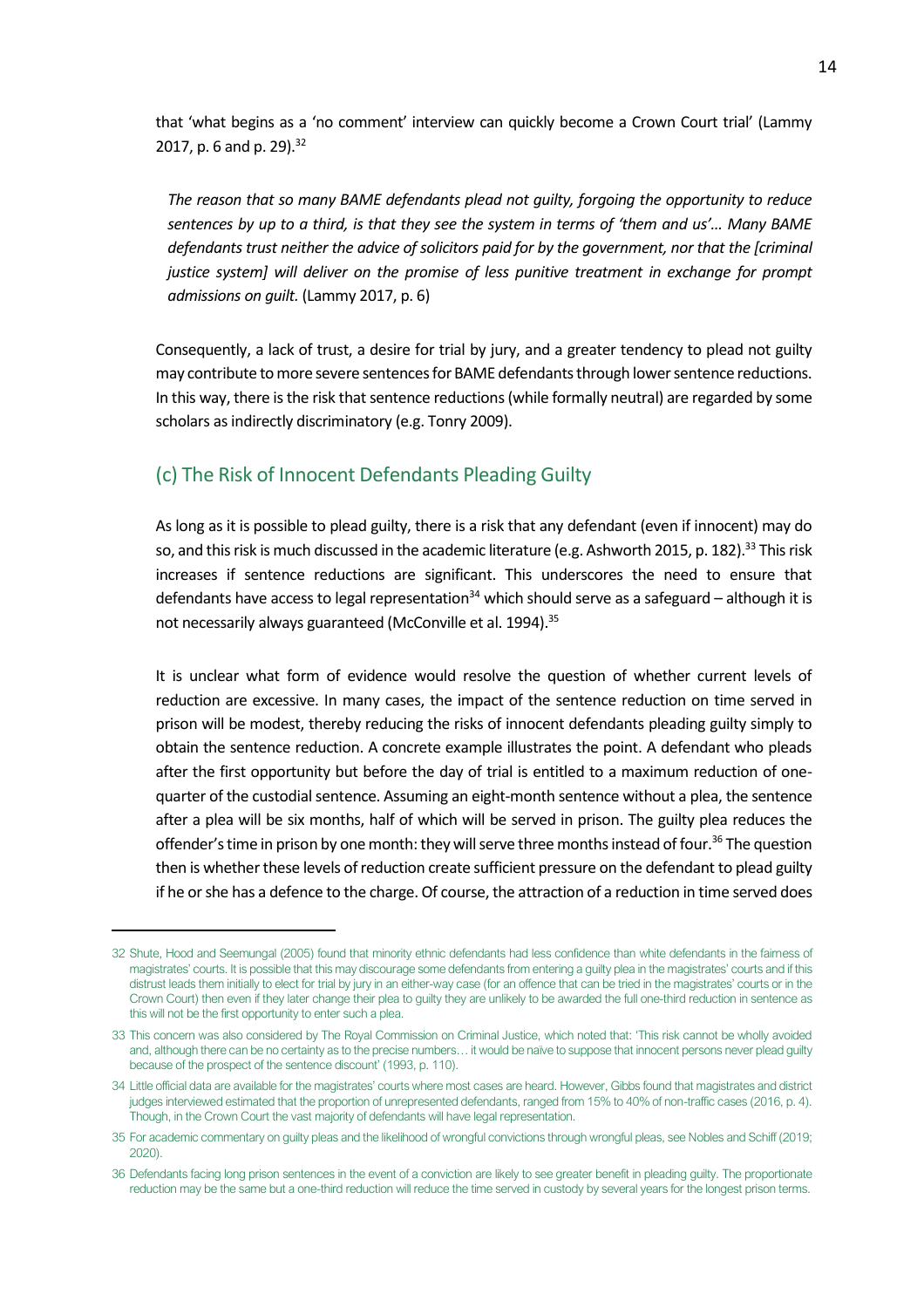not speak to the possibility that defendants who perceive a guilty plea may result in their avoiding a prison sentence altogether (discussed later in this paper).

Research involving offenders reported by the Sentencing Council suggests that the magnitude of the reductions offered were not a significant factor affecting their decision to plead. The report notes that: 'The main factor determining whether or not offenders plead guilty was the likelihood of being found guilty at trial' (Dawes et al., 2011 p. 32). Although the research involved only a small number of defendants, this suggests that it is the likelihood of conviction rather than the magnitude of reduction following a guilty plea that was the primary determinant in the decision to plead guilty. However, the data are far from robust on this question and more (and more up to date) research is needed.

#### (d) Guilty Pleas and Sentence Indications

Sentencing guidelines promote greater transparency and certainty at sentencing. A guilty plea guideline should help defendants make an informed decision regarding their plea. Leverick notes that without certainty, defendants pleading guilty 'even at the earliest opportunity cannot be confident that their plea will result in a sizeable discount' (2014, p. 343). In order to enter an 'informed' plea, defendants need to know (a) the nature, if not the full strength of the prosecution's case; and (b) the consequences of entering a guilty plea. Procedural requirements regarding the service of evidence and compliance with disclosure requirements aim to ensure the first element; the second requires information from the court and the guideline. Defendants need to have a reasonably accurate idea of the likely sentence reduction if they plead guilty. Legal advisers provide advice, based on the guideline. The guideline's staged levels of reduction are clearly stated in the guideline which is available on the Sentencing Council's website. Yet defendants also need to know what kind of sentence is likely to be imposed. The procedure of 'sentence indications' is the means by which defendants in the Crown Court may better understand the consequences of entering a guilty plea. At the same time, a number of scholars maintain that if the court states the sentence that will be imposed in the event of a plea, this creates additional pressure on the defendant (see Campbell, Ashworth and Redmayne 2019; Ashworth 2015).

### <span id="page-14-0"></span>6. RESEARCH FINDINGS

#### (a) Judicial Conformity with the Guideline

Section 59 of the Sentencing Code requires that courts 'must, in sentencing an offender, follow any sentencing guidelines which are relevant to the offender's case'. However, section 59 of the Sentencing Code also allows a court to deviate from guidelines where it is satisfied that following it, 'would be contrary to the interests of justice'. Thus, understanding how sentence reductions operate in the real world requires more than just an analysis of guidelines and case law.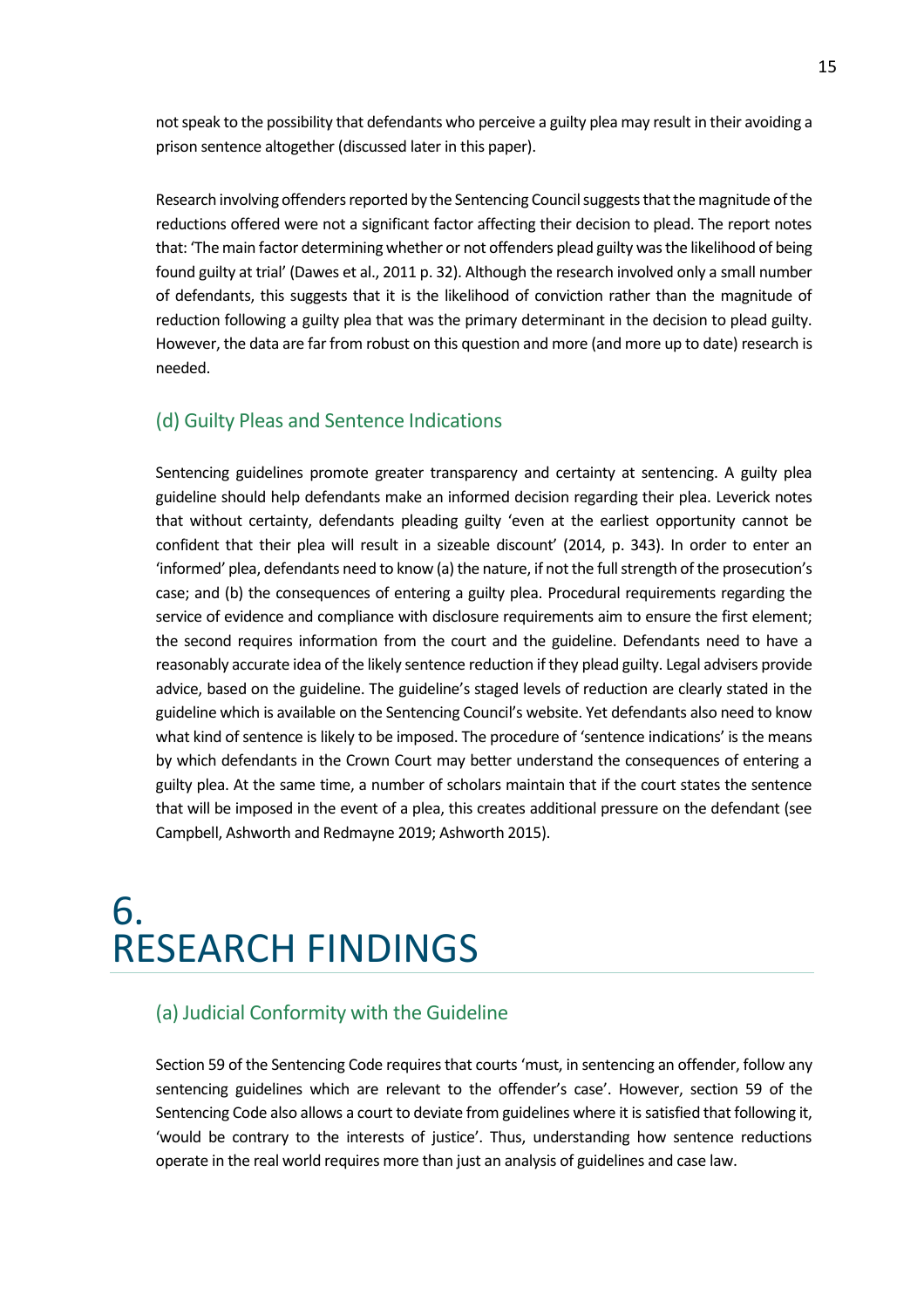Insight into how judges applied the previous guideline was provided by the Crown Court Sentencing Survey (CCSS).<sup>37</sup> The survey was discontinued prior to the implementation of the 2017 guideline and cannot provide data on how the current guideline has affected the pattern of sentence reductions in practice. Nevertheless, some findings of the CCSS are worth noting.

The Sentencing Council's data from 2014 reveal that courts were broadly following the guideline's recommended reductions. Thus, of all defendants who admitted guilt before or at the Plea and Case Management Hearing (PCMH) in 2014, 76% received a sentence reduction of one-third (Sentencing Council 2015, Figure 5). The empirical pattern of reductions diverges to a greater degree for pleas entered at a later stage for a number of reasons. For example, if the service of the Crown's case or compliance with disclosure requirements was delayed for some reason, the defendant would only be sufficiently informed of the case against him or her at a later stage.

Academic studies using the CCSS data also confirm that judges were following the 2007 guideline in terms of allowing one-third reductions for guilty pleas at the first opportunity with a sliding scale for later guilty pleas (Roberts and Bradford 2015; Pina-Sánchez, Brunton-Smith and Li 2020). There is some limited evidence that in considering sentence reductions, factors beyond those noted in the guidance could have an influence. For example, one analysis of CCSS data found that different types of offences may attract different levels of sentence reductions. These differences emerged after researchers had controlled for other relevant case factors.<sup>38</sup> Another assessment of the CCSS data found that an offender's remorse (a mitigating factor) also affected sentence reductions – although 'these undue influences are small in magnitude, particularly in comparison to the large sentence adjustment associated with the timing of the plea' (Pina-Sánchez, Brunton-Smith and Li 2020, p. 280).<sup>39</sup> These findings relate to the period prior to the 2017 guideline.

There is little detailed information available on the effect of the 2017 guideline on courts' conformity with the guideline's levels of reduction, although in its recent report, the Sentencing Council cites the views of its advisory group which 'noted that there was evidence that the guideline was being followed' (Sentencing Council 2020, p. 18).

#### (b) Effect of the Guideline on Plea Rates, Timing of Pleas, and 'Cracked Trials'

As noted earlier, one objective of the guideline was to encourage defendants *intending to plead guilty* to enter their plea earlier rather than later in the criminal process. The guideline did not aim to change the overall rate of cases resolved by a guilty plea. Trends indicate that overall guilty plea

<sup>37</sup> The CCSS was a paper-based survey conducted between 1 October 2010 and 31 March 2015. The CCSS collected data on sentencing and the factors considered by judges during the sentencing process. Judges indicated on the form the sentence reduction that had been awarded for a guilty plea. While the CCSS provided some data on the application of sentence reductions, it only ran for a relatively short period of time.

<sup>38</sup> Homicide offences attracted more modest reductions than theft offences. By contrast, assault, drug, and robbery offences seemed to attract higher reductions than theft offences (see Roberts and Bradford 2015, pp. 201-202). Earlier research also found that the proportionate reductions were greater for some offences. Flood-Page and Mackie report that for rape the reduction was in excess of 50% (1998, p. 91).

<sup>39</sup> Since remorse is taken into account at Step Two of the offence-specific guidelines methodology, by the time plea is considered (at Step Four), there should be no effect due to this factor.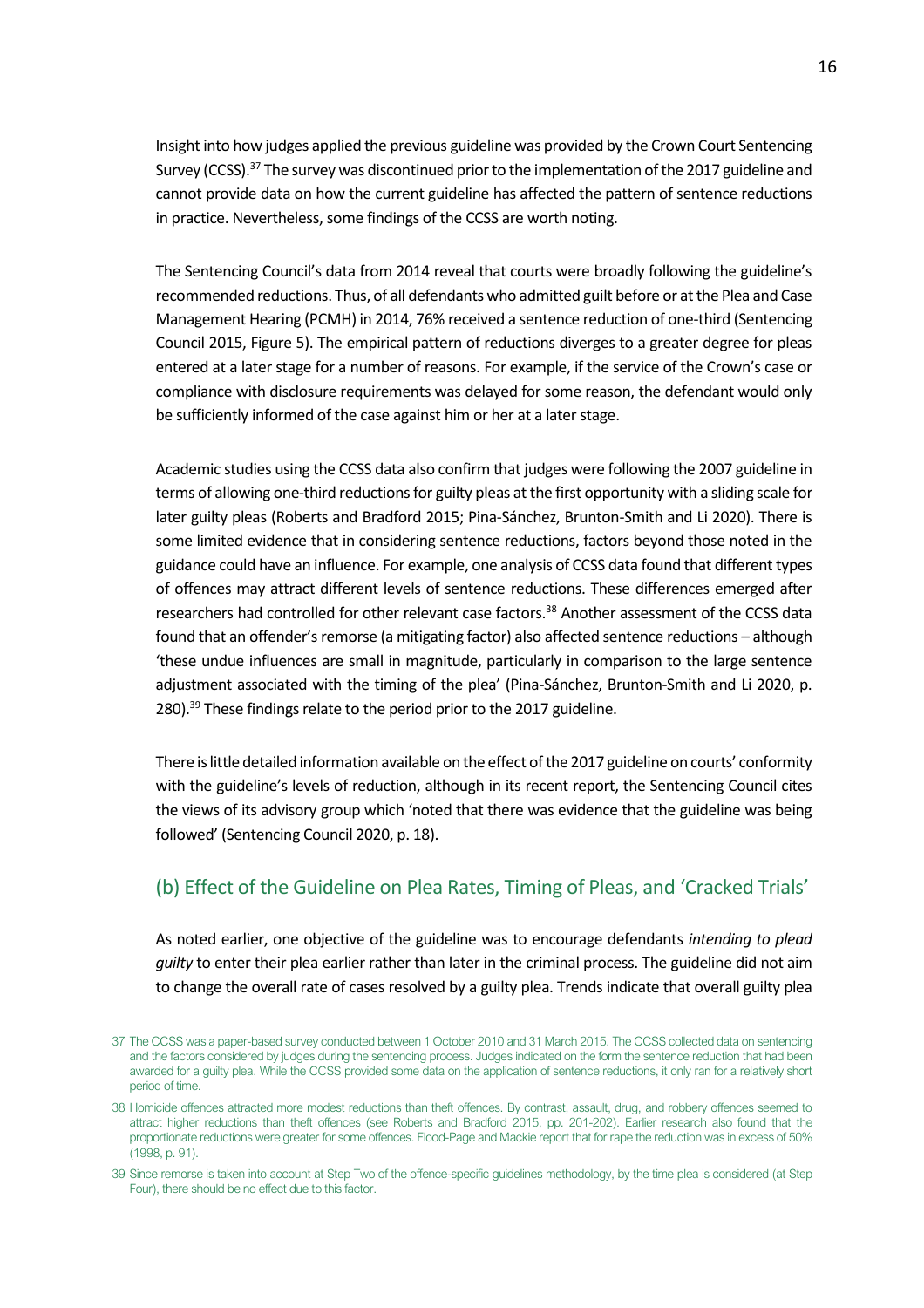rates remained stable following the introduction of the guideline. Ministry of Justice statistics from the eight quarters prior to the introduction of the guideline (2015 and 2016) reveal an average guilty plea rate of 67.5% In the Crown Court; the average in the eight quarters after 2017 (2018 and 2019) was 67% (Ministry of Justice 2020b, Crown Court plea tool). The Sentencing Council summarises trends separately for the Crown Court and the magistrates' courts and also concluded that as anticipated, the guideline had not changed the proportion of defendants who pleaded guilty (Sentencing Council 2020, p.2).

The Ministry of Justice Crown Court plea tool provides the volume of pleas entered at different points in the process. As can be seen in Table 1 below, the percentage of all guilty pleas entered prior to trial was declining prior to the guideline, from 70% in 2014 to 60% in 2017. There has been little change in past two years (2018 and 2019). Table 1 also shows that the proportion of cracked trials (as a percentage of all guilty pleas) was rising before 2017, and also appears to have stabilised since: this category accounted for 28% of guilty pleas in 2016, 30% in 2019.

| Table 1                                                        |  |
|----------------------------------------------------------------|--|
| Distribution of Guilty Pleas by Timing, 2014-2019, Crown Court |  |

|                             | 2014    | 2015   | 2016   | 2017   | 2018    | 2019    |
|-----------------------------|---------|--------|--------|--------|---------|---------|
| <b>GP Prior to Trial</b>    | 44,697  | 42,406 | 36,544 | 31,123 | 26,084  | 25,157  |
|                             | 70%     | 66%    | 64%    | 60%    | 58%     | 61%     |
| <b>Cracked Trial</b>        | 14,702  | 16,236 | 16,119 | 16,772 | 13,977  | 12,501  |
|                             | 23%     | 25%    | 28%    | 32%    | 31%     | 30%     |
| <b>GP during Trial</b>      | 312     | 337    | 417    | 349    | 395     | 355     |
|                             | $< 1\%$ | $<1\%$ | $<1\%$ | $<$ 1% | $< 1\%$ | $< 1\%$ |
| GP, Other                   | 4,582   | 5,410  | 4,377  | 3,502  | 4,513   | 3,421   |
| hearings/<br><b>Unknown</b> | 7%      | 8%     | 8%     | 7%     | 10%     | 8%      |
| <b>Guilty Plea</b>          | 64,293  | 64,389 | 57,457 | 51,746 | 44,969  | 41,434  |
|                             |         |        |        |        |         |         |
| <b>Total</b>                | 100%    | 100%   | 100%   | 100%   | 100%    | 100%    |

Source: Ministry of Justice (2020b, Crown Court plea tool); percentages rounded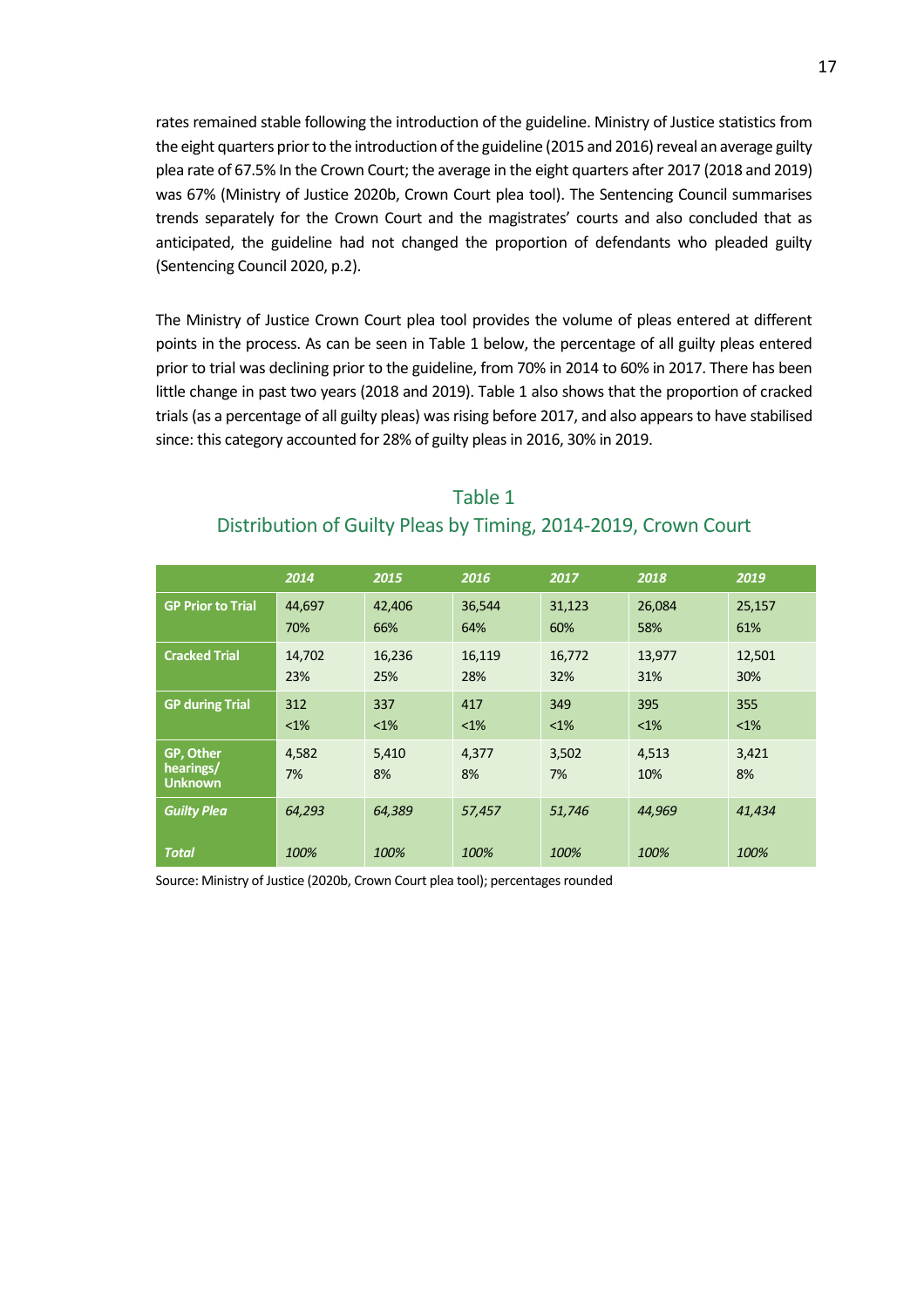### <span id="page-17-0"></span>7. RESEARCH GAPS

#### (a) Impact of the 2017 Guideline on Sentencing Practice

Earlier sections of this paper have documented trends in the guilty plea rate and the proportion of cracked trials. The Sentencing Council has noted that:

*Other benefits that are expected to result from the proposed guideline are:* 

- *The enhanced clarity of the guideline will result in a more consistent application across courts in England and Wales;*
- *Defence practitioners will have a clearer idea of the likely outcome for the defendant if he or she enters a guilty plea at different stages of the criminal process and they will be better able to advise clients; and*
- *The guideline will facilitate the work and enhance the effectiveness of other initiatives in the criminal justice system to ensure more timely and effective decision-making.* (Sentencing Council 2016, p. 7)

These potential benefits of the guideline have yet to be evaluated. A key function of the Sentencing Council's guidelines is to provide a more consistent approach to sentencing. The question of consistency in levels of sentence reduction awarded in different courts has not been addressed to date. In addition, it would be interesting to note whether in practice the pattern of plea-based sentence reductions more closely tracks the guideline's recommendations.

Other indicators of interest include the volume of reductions in excess of one-third. For example, as noted, the 2017 guideline prescribes 'maximum' reductions, rather than recommendations. Reductions in excess of one-third may increase the likelihood of wrongful convictions; they may prove too powerful an incentive to plead guilty. In addition, large reductions will undermine proportionality at sentencing if two defendants convicted of the same crime and with the same backgrounds receive very different sentences because one was convicted following a trial while the other pleaded guilty.<sup>40</sup> Research should explore the magnitude of reductions awarded, to determine whether any cases receive reductions in excess of one-third (the guideline maximum).

#### (b) Understanding the Defendant's Perspective

To fully understand the effectiveness of plea-based sentence reductions and the key issues discussed above, it is necessary to understand defendants' perspectives. Research should explore defendants' views and experiences regarding plea decision-making to determine whether, and to

<sup>40</sup> The principle of proportionality requires that the severity of sentence reflects the harm caused and the culpability of the offender. These two dimensions underpin the definitive sentencing guidelines by determining the offence category. A defendant's plea is unrelated to either harm or culpability.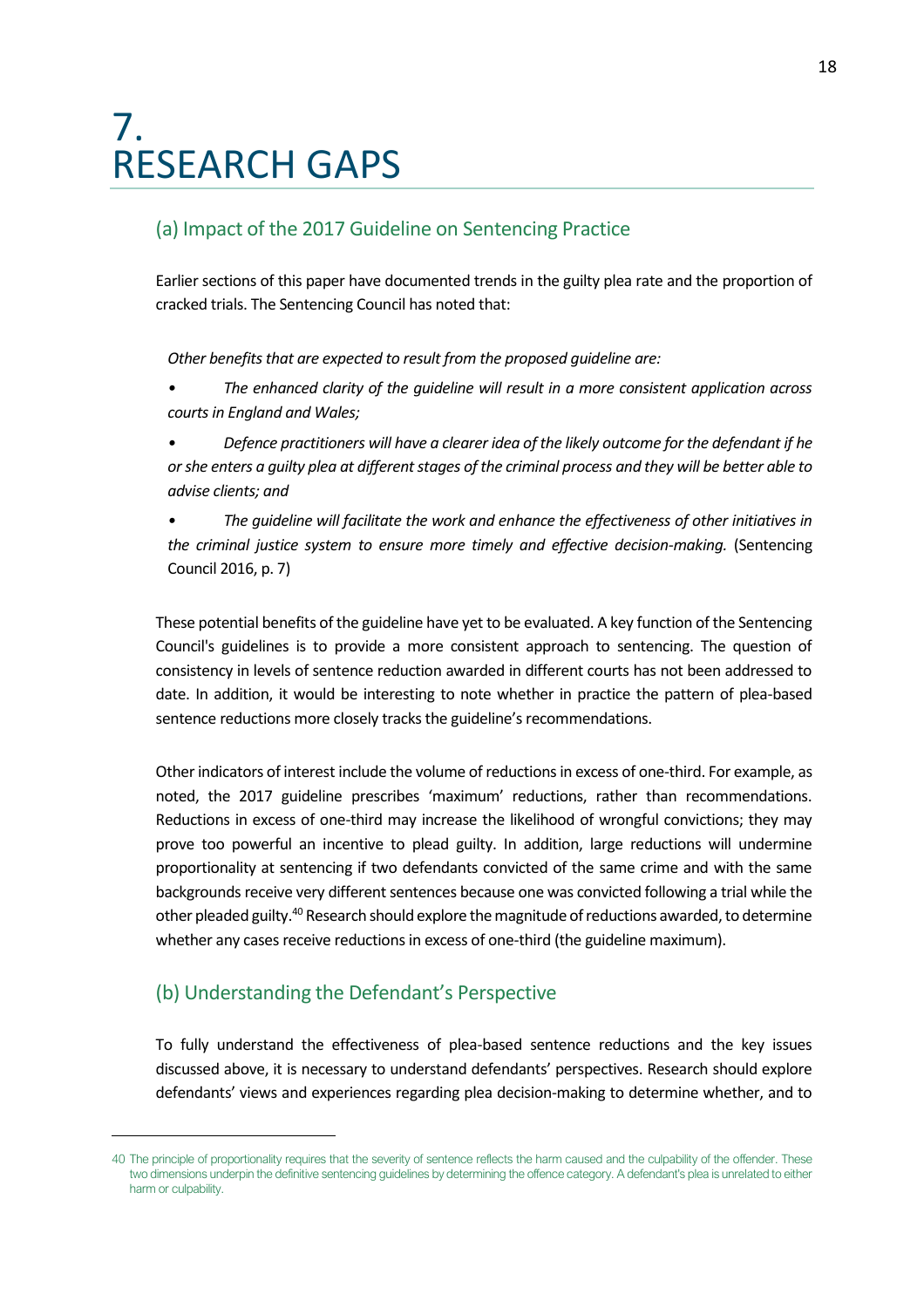what extent, concerns about vulnerable defendants are founded. This research may involve solicitors who are well placed to document any adverse effects on vulnerable defendants. The Sentencing Council published limited research findings on this issue in 2011, as have academic researchers (e.g. Jacobson, Hunter and Kirby 2015) and this work should be continued. Additionally, research should also involve interviews with defendants. Research should explore whether the exceptions and safeguards to protect vulnerable defendants are sufficient, or whether additional measures are necessary. It is also important to know whether any defendants in custody plead guilty simply to secure release, rather than in recognition of their guilt. Finally, the effects of the move towards active case management on defendants' plea decisions is also worthy of further attention (see Johnston 2020).

#### (c) Effects on Plea Rates and Timings of Pleas

As noted, the Sentencing Council's guideline aimed to shift the distribution of pleas over time, to reduce the number of pleas entered after the first opportunity. Whether it has been successful in discouraging late pleas can only be established by comparing the distribution of pleas before and after the introduction of the guideline. Some preliminary trends have been presented in this report, and the Sentencing Council's recent research also concluded that the guideline had not affected the timing of pleas entered,<sup>41</sup> but more granular analyses are needed. Finally, as the Sentencing Council noted in its consultation, there was evidence that the previous guideline had not always been applied consistently, and that levels of reduction 'in some cases appear[ed] to be higher than those recommended by that guideline' (Sentencing Council 2016, p. 5), future research should explore the impact of the new guideline on the two issues of consistency and excessive levels of reduction.

#### (d) Plea-Based Changes to the Nature of the Sanction

While the most easily identifiable (and in all probability the most common) effect of a guilty plea is to reduce the length of a prison sentence, in some cases a guilty plea may change the nature of the sanction imposed. To date, no data have been available to determine how frequently a guilty plea changes the nature, rather than the quantum of sanction. Research should examine such cases, with a view to determining whether particular categories of offender or offence are more or less likely to benefit from a change in sanction (rather than a reduction in sentence length). Research conducted before the first guilty plea guideline was introduced suggested that plea seldom influenced whether the courts imposed a custodial sentence (Flood-Page and Mackie 1998, p. 90). Although, as noted, firm conclusions cannot be drawn on the basis of the limited data available, if wrongful pleas are being entered, it is more likely they will arise from defendants in custody (see Helm 2019a; 2019b). The incentive to plead guilty is likely to be stronger for two general categories of defendant: (i) individuals detained on remand awaiting trial; and (ii) those who believe that entering a guilty plea will change the sentence they receive from a prison term to a community order.

<sup>41</sup> 'This research also indicated that the guideline did not seem to have any noticeable impact on the timings of defendants' pleas; the reasons reported in the small sample of defendants included in this work highlighted that they would have pleaded guilty at the same stage regardless of the guideline' (Sentencing Council 2020, p. 18).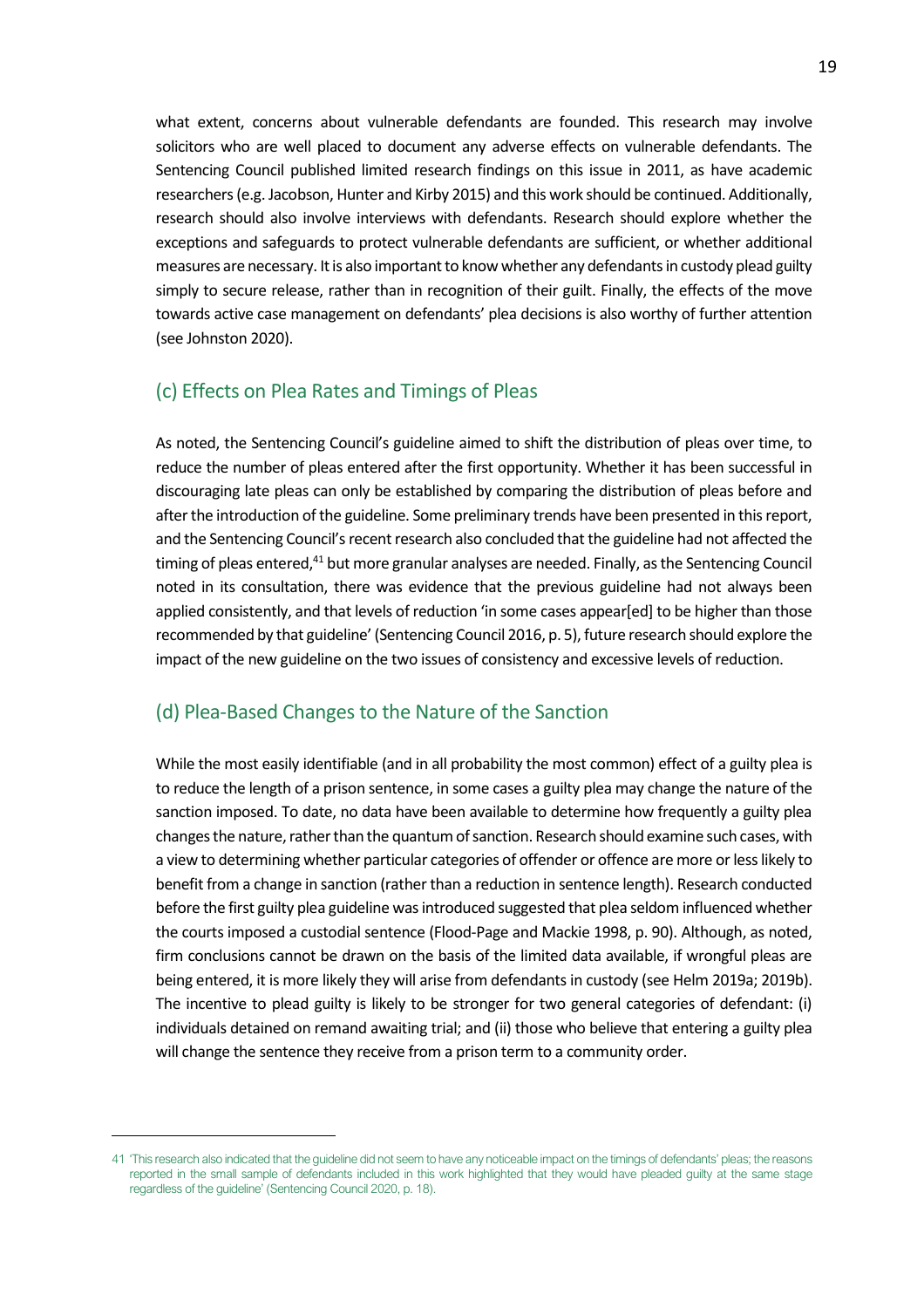#### (e) Cost Savings

Another critical question is how much expense is saved by sentence reductions.<sup>42</sup> The Sentencing Council's Resource Assessment published in 2017 provided 'optimistic' and 'pessimistic' estimates of the costs of the new guideline on prison, probation and court services. The biggest potential costs relate to the possibility that smaller sentence reductions will mean more expenditure on prison places (the upper end of the pessimistic estimates for extra prison expenditure, excluding capital costs, was £30 million per year by 2021/22). Looking beyond just prison costs and factoring in potential savings in other areas, the pessimistic scenario predicted £20 million in costs by 2021/22, rising to £30 million by 2031/32.<sup>43</sup> By contrast, the optimistic scenario envisaged a yearly saving of £10 million per year by 2019/20.<sup>44</sup> The Sentencing Council's recent report estimates that the impact of the guideline to date falls somewhere between the two projections, but no costings are currently available. It is important to better understand the cost of the regime as, one 'key issue on which evidence is insufficient is whether defendants would plead guilty in the absence of any incentive by way of a reduction in sentence length' (Peay and Player 2018, p. 931). Research should determine the fiscal impact of the guideline. This research would need to estimate the cost savings to the police, the Crown Prosecution Service, the court system and on defendants' legal aid arising as a result of changes introduced by the 2017 guideline.

#### (f) Attitudes of the Public and Crime Victims to Plea-Based Sentence **Reductions**

Finally, research conducted by the Sentencing Council found limited public knowledge of the pleabased sentence reductions (Dawes et al. 2011). In addition, the Sentencing Council reported findings from small samples of victims, witnesses, and offenders. This research is a decade old now, and it would be worthwhile revisiting the issues now, several years after the new guideline has been in place.

<sup>42</sup> McConville and Marsh (2014) writing before the 2017 guideline questioned whether the cost savings are in fact significant (see pp. 224- 225).

<sup>43</sup> As the Sentencing Council notes, any costs incurred must be considered within the wider context of non-monetary benefits arising from earlier guilty pleas. These relate to victims and witnesses.

<sup>44</sup> Though it is noted that these savings may be not 'cashable'.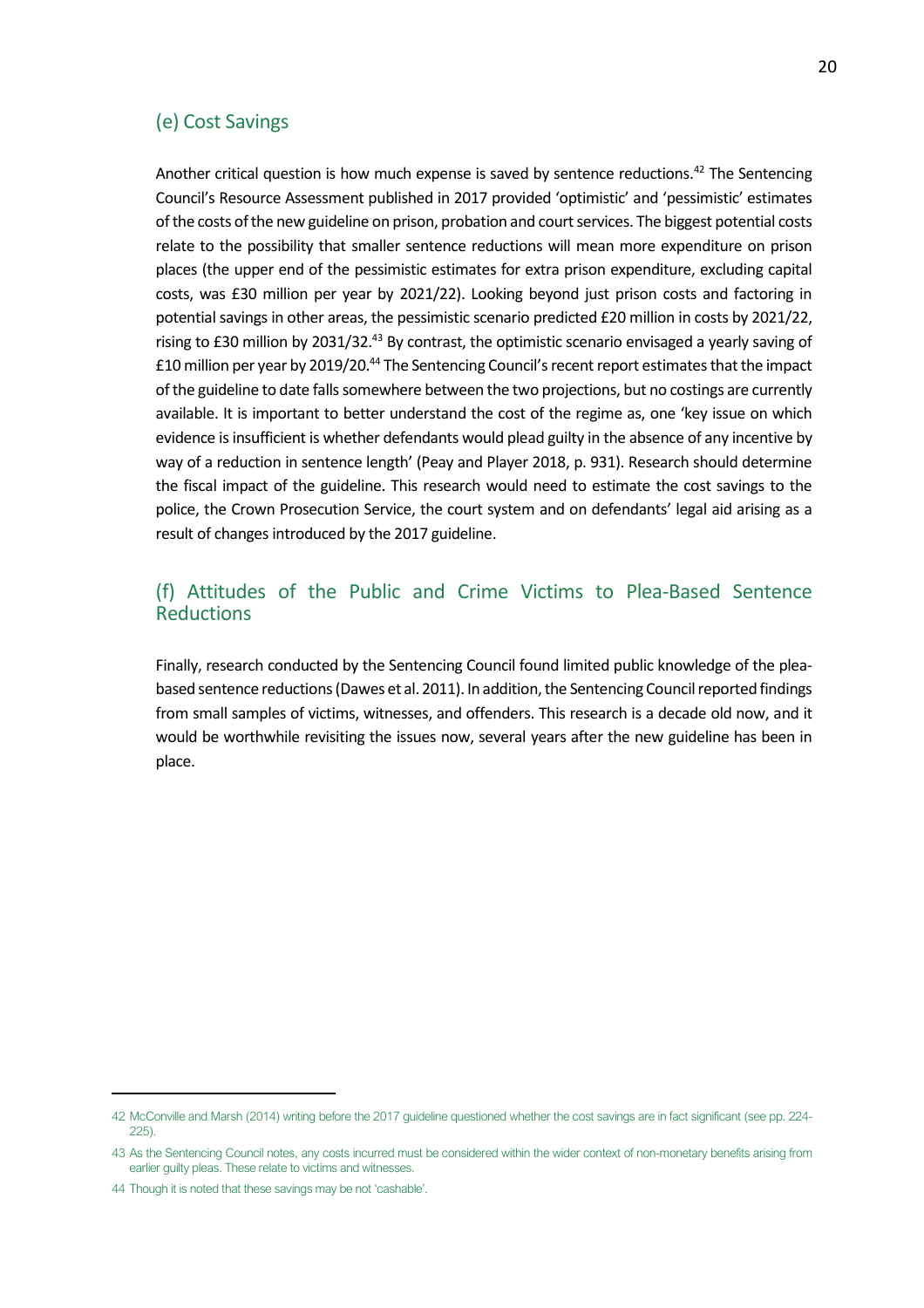### <span id="page-20-0"></span>8. CONCLUSION: TRANSPARENCY, PREDICTABILITY AND JUDICIAL **DISCRETION**

All common law countries offer sentence reductions to defendants who plead guilty. The pleareduction scheme in England and Wales is unique in that it is founded upon a public-facing guideline which recommends specific levels of reduction. Sentence reductions for a guilty plea are therefore more predictable and transparent in this jurisdiction. Research suggests that in practice courts are following the guideline's recommended levels of reduction. The guideline creates a number of exceptions which a court may draw upon to award a reduction other than the one specifically recommended. In addition, courts may depart from the guideline if following the guideline would be contrary to the interests of justice. With respect to plea-based reductions, this means awarding a greater reduction in cases which conform to one of the exceptions. Whether this level of judicial discretion is insufficient, appropriate or excessive can only be established through additional empirical research.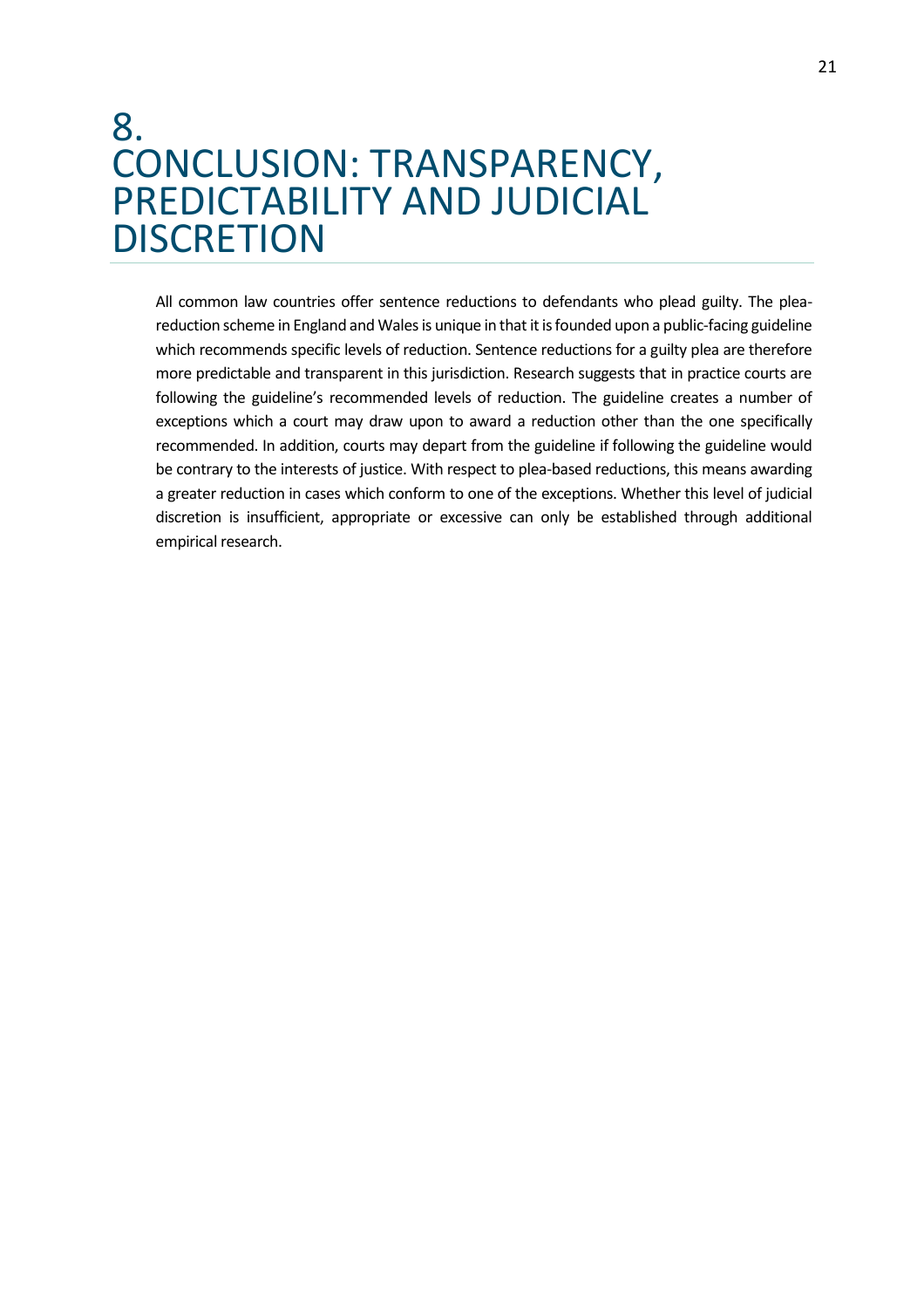### <span id="page-21-0"></span>**REFERENCES**

Ashworth, A. (2015) *Sentencing and Criminal Justice* (Sixth Edition). Cambridge: Cambridge University Press.

Campbell, L., Ashworth, A. and Redmayne, M. (2019) *The Criminal Process* (Fifth Edition). Oxford: Oxford University Press.

Cheng, K. (2018) 'Navigating through the effects of 'Cracked Trials': How Hong Kong legal practitioners deal with late pleas', *Common Law World Review*, 47: 136-149.

Cole, D. and Roberts, J.V. (2018) 'What's the Point of Pleading Guilty?' *Criminal Reports*, 44 (Seventh Series): 44-58.

Crown Prosecution Service (2020) *Annual Report and Accounts 2019–20*. HC 558. Available at: [https://www.cps.gov.uk/sites/def](https://www.cps.gov.uk/sites/default/files/documents/publications/CPS-Annual-Report-and-Accounts-2019-20.pdf) [ault/files/documents/publications](https://www.cps.gov.uk/sites/default/files/documents/publications/CPS-Annual-Report-and-Accounts-2019-20.pdf) [/CPS-Annual-Report-and-](https://www.cps.gov.uk/sites/default/files/documents/publications/CPS-Annual-Report-and-Accounts-2019-20.pdf)[Accounts-2019-20.pdf](https://www.cps.gov.uk/sites/default/files/documents/publications/CPS-Annual-Report-and-Accounts-2019-20.pdf) (Accessed 17 November 2020).

Dawes, W., Harvey, P., McIntosh, B., Nunney, F. and Phillips, A. (2011) *Attitudes to guilty plea sentence reductions*. London: Sentencing Council. Available at: [https://www.sentencingcouncil.or](https://www.sentencingcouncil.org.uk/wp-content/uploads/Attitudes_to_Guilty_Plea_Sentence_Reductions_web1.pdf) [g.uk/wp-](https://www.sentencingcouncil.org.uk/wp-content/uploads/Attitudes_to_Guilty_Plea_Sentence_Reductions_web1.pdf)

[content/uploads/Attitudes\\_to\\_Gu](https://www.sentencingcouncil.org.uk/wp-content/uploads/Attitudes_to_Guilty_Plea_Sentence_Reductions_web1.pdf) [ilty\\_Plea\\_Sentence\\_Reductions\\_w](https://www.sentencingcouncil.org.uk/wp-content/uploads/Attitudes_to_Guilty_Plea_Sentence_Reductions_web1.pdf) [eb1.pdf](https://www.sentencingcouncil.org.uk/wp-content/uploads/Attitudes_to_Guilty_Plea_Sentence_Reductions_web1.pdf) (Accessed 28 July 2020).

Flood-Page, C. and Mackie, A. (1998) *Sentencing Practice: an examination of decisions in magistrates' courts and the Crown Court in the mid-1990s*. London: Home Office.

Flynn, A. and Freiberg, A. (2018*) Plea Negotiations: Final Report to the Criminology Research Council, Australian Institute of Criminology*. Canberra: Criminology Research Advisory Council.

Gibbs, P. (2016) *Justice denied? The experience of unrepresented defendants in the criminal courts*. Available at:

[https://www.transformjustice.org](https://www.transformjustice.org.uk/wp-content/uploads/2016/04/TJ-APRIL_Singles.pdf) [.uk/wp](https://www.transformjustice.org.uk/wp-content/uploads/2016/04/TJ-APRIL_Singles.pdf)[content/uploads/2016/04/TJ-](https://www.transformjustice.org.uk/wp-content/uploads/2016/04/TJ-APRIL_Singles.pdf)

**APRIL Singles.pdf (Accessed 28** July 2020).

Gormley, J. M. and Tata, C. (2020) 'To plead? or not to plead? "Guilty" is the question. Rethinking plea decision-making in Anglo-American countries', in C. Spohn and P. K. Brennan (eds.) *Handbook on Sentencing Policies and Practices in the 21st Century*. New York: Routledge.

Helm, R. K. (2019a) 'Constrained Waiver of Trial Rights? Incentives to Plead Guilty and the Right to a Fair Trial', *Journal of Law and Society*, 46(3): 423–447.

Helm, R. K. (2019b) 'Conviction by Consent? Vulnerability, Autonomy and Conviction by Plea', *Journal of Criminal Law,* 83(2): 161-172*.*

Hood, R. (1992) *Race and sentencing: a study in the Crown Court: a report for the Commission for Racial Equality*. Oxford University Press.

House of Commons Home Affairs Committee (2004) *Fifth Report*, Session 2003-04.

Howard, H. (2020) Effective Participation of Mentally Vulnerable Defendants in the Magistrates' Courts in England and Wales – The 'Front Line' from a Legal Perspective, *The Journal of Criminal Law*, OnlineFirst: [https://journals.sagepub.com/doi](https://journals.sagepub.com/doi/full/10.1177/0022018320957110) [/full/10.1177/0022018320957110](https://journals.sagepub.com/doi/full/10.1177/0022018320957110)

Jacobson, J., Hunter, G. and Kirby, A. (2015) *Inside crown court: Personal experiences and questions of legitimacy*, *Inside Crown Court: Personal Experiences and Questions of Legitimacy*. Bristol: Policy Press.

Johnston, E. (2020) 'The adversarial defence lawyer: Myths, disclosure and efficiency – A contemporary analysis of the role in the era of the criminal procedure rules', *The International Journal of Evidence and Proof*, 24(1): 35-58.

Lammy, D. (2017) *The Lammy Review An independent review into the treatment of, and outcomes for, Black, Asian and Minority Ethnic individuals in the Criminal Justice System*. Available

at:<br><u>https:</u> <u>//assets.publishing.service.g</u> [ov.uk/government/uploads/syste](https://assets.publishing.service.gov.uk/government/uploads/system/uploads/attachment_data/file/643001/lammy-review-final-report.pdf) [m/uploads/attachment\\_data/file/](https://assets.publishing.service.gov.uk/government/uploads/system/uploads/attachment_data/file/643001/lammy-review-final-report.pdf) [643001/lammy-review-final](https://assets.publishing.service.gov.uk/government/uploads/system/uploads/attachment_data/file/643001/lammy-review-final-report.pdf)[report.pdf](https://assets.publishing.service.gov.uk/government/uploads/system/uploads/attachment_data/file/643001/lammy-review-final-report.pdf) (Accessed 25 June 2020).

Law Society (2018) *Cost of a day in court*. Available at:

[https://www.lawsociety.org.uk/en](https://www.lawsociety.org.uk/en/topics/research/cost-of-day-in-court-new-analysis-by-law-society) [/topics/research/cost-of-day-in](https://www.lawsociety.org.uk/en/topics/research/cost-of-day-in-court-new-analysis-by-law-society)[court-new-analysis-by-law-society](https://www.lawsociety.org.uk/en/topics/research/cost-of-day-in-court-new-analysis-by-law-society) (Accessed 17 November 2020).

Leverick, F. (2004) 'Tensions and balances, costs and rewards: the sentence discount in Scotland', *Edinburgh Law Review*, 8(3): 360– 388.

Leverick, F. (2014) 'Sentence Discounting for Guilty Pleas: An Argument for Certainty over Discretion', *Criminal Law Review*, 5: 338-349.

McConville, M., Hodgson, J., Bridges, L. and Pavlovic, A. (1994) *Standing Accused: The* 

*organisation and practices of criminal defence lawyers in Britain*. Oxford: Oxford University Press.

McConville, M. and Marsh, L. (2014) *Criminal Judges. Legitimacy, Courts and State-Induced Guilty Pleas*. Cheltenham: Edward Elgar.

Ministry of Justice (2010) *Breaking the Cycle: Effective Punishment, Rehabilitation and Sentencing of Offenders*. London: Ministry of Justice.

Ministry of Justice (2019) *Statistics on Race and the Criminal Justice System*, *2018*. London: Ministry of Justice.

Ministry of Justice (2020a) *Criminal court statistics quarterly: April to June 2020*.

Ministry of Justice (2020b) *Criminal court statistics quarterly: January to March 2020*.

Nobles, R. and Schiff, D. (2019) 'Criminal Justice Unhinged: The Challenge of Guilty Pleas', *Oxford Journal of Legal Studies*, 39(1): 100-123.

Nobles, R. and Schiff, D. (2020) 'The Supervision of Guilty Pleas by the Court of Appeal of England and Wales – Workable Relationships and Tragic Choices', *Criminal Law Forum Online*, 31: 513–552.

Peay, J. and Player, E. (2018) 'Pleading guilty: Why vulnerability matters', *Modern Law Review*, 81(6): 929–957.

Pina-Sánchez, J., Brunton-Smith, I. and Li, G. (2020) 'Mind the step: A more insightful and robust analysis of the sentencing process in England and Wales under the new sentencing guidelines', *Criminology & Criminal Justice*, 20(3): 268-301.

Roberts, J. V. and Bradford, B. (2015) 'Sentence reductions for a guilty plea in England and Wales: Exploring new empirical trends', *Journal of Empirical Legal Studies*. Wiley Online Library, 12(2): 187– 210.

Sentencing Advisory Council of Victoria (2015) *Guilty Pleas in the Higher Courts: Rates, Timing and Discounts*. Available at:

https://www.sentencingcouncil.v [c.gov.au/publications/guilty-pleas](https://www.sentencingcouncil.vic.gov.au/publications/guilty-pleas-higher-courts-rates-timing-and-discounts)[higher-courts-rates-timing-and](https://www.sentencingcouncil.vic.gov.au/publications/guilty-pleas-higher-courts-rates-timing-and-discounts)[discounts](https://www.sentencingcouncil.vic.gov.au/publications/guilty-pleas-higher-courts-rates-timing-and-discounts) (Accessed 17 November 2020)

Sentencing Council (2011) *Crown Court Sentencing Survey: Experimental Statistics*. Available at:

[https://www.sentencingcouncil.or](https://www.sentencingcouncil.org.uk/wp-content/uploads/CCSS_Experimental_Release_web.pdf)